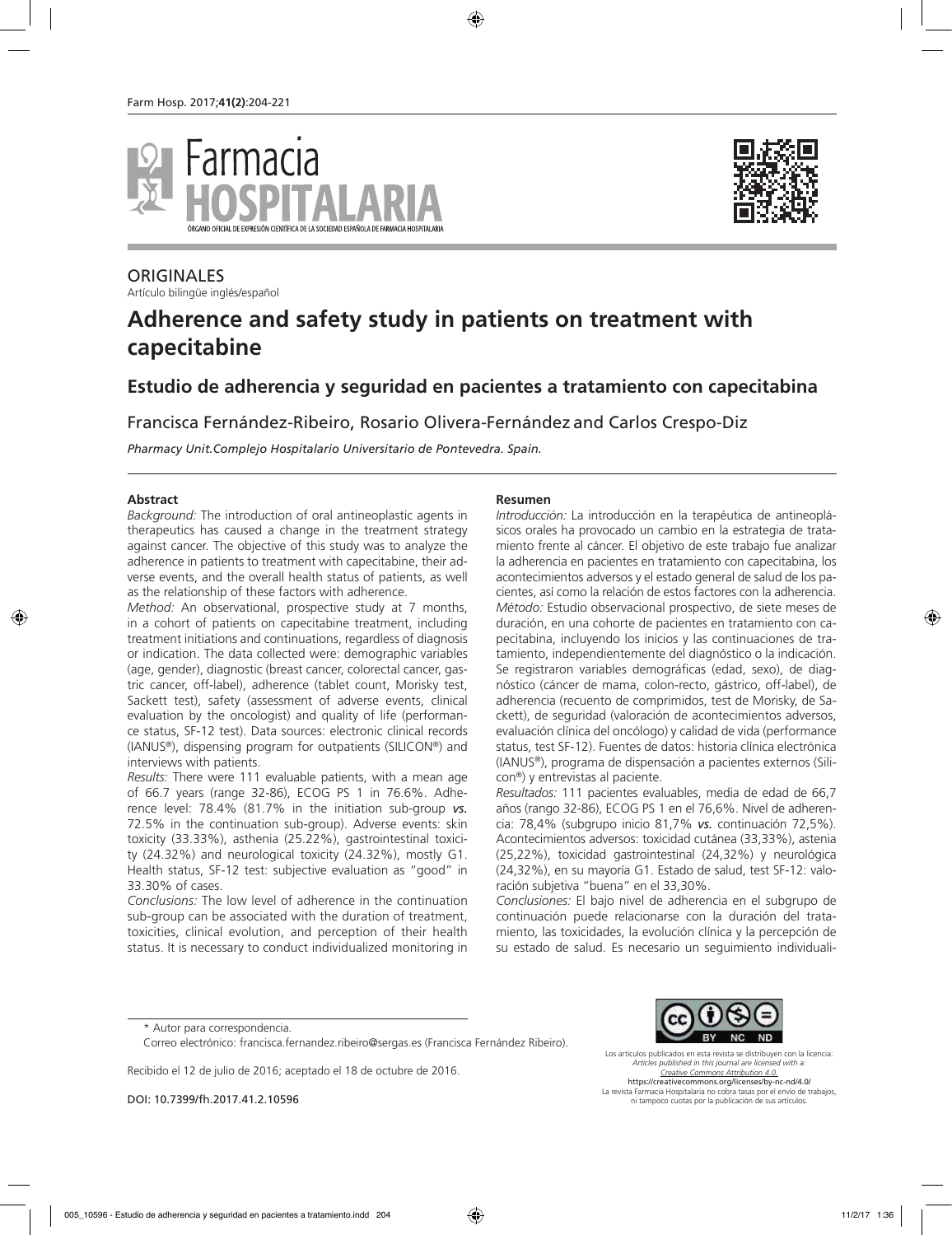this group of patients in order to obtain a favorable clinical response.

**KEYWORDS**

Adherence, Capecitabine, Adverse Events, Quality of life, Pharmaceutical care

Farm Hosp. 2017;**41(2)**:204-221

# **Contribution to scientific literature**

The relevance of this article lies in the need to understand the level of adherence in order to promote strategies that encourage it, and that will entail an increase in treatment efficacy, and an improvement in patients' quality of life.

Given the outcomes from this article, we can say that all the multidisciplinary team members must be involved in improving the adherence results, particularly in those patients receiving treatment during long periods of time.

# **Introduction**

Treatment adherence (ADH) is defined as the degree in which a patient acts according to the interval and doses prescribed in the dosing regimen, as a consequence of the commitment by the patient with the recommendations agreed upon by him / her and the healthcare professional<sup>1-4</sup>.

Patients with cancer are assumed to have particularly good adherence, due to the severity of their disease. However, different studies have demonstrated that this is not always true, and that adherence rates range from 16 to 100%, depending on the medication and measurement method<sup>5,6</sup>. It has been demonstrated that, after various cycles, there is a tendency to ADH reduction, essentially due to relaxation, lack of motivation, and/or adverse events (AEs)<sup>1-5,7</sup>.

In recent years, there has been an increase in the use of oral antineoplastic drugs (AOs); this change in therapeutics has an impact on the way to address the disease by patients and healthcare professionals: the patient becomes responsible for treatment management, and adherence becomes an important factor, because it can determine the efficacy of treatment<sup>3,6,8,9</sup>.

The majority of patients (80%) prefer oral to endovenous treatment, but they often have doubts about its efficacy and importance<sup>9</sup>. This fact, together with the complexity of treatments and associated AEs, can represent an obstacle at the time of achieving an adequate level of treatment compliance, and therefore efficacy<sup>1-5</sup>.

Authorized by the EMA in February, 2001, capecitabine is an oral pro-drug of 5FU, used in antineoplastic protocols for breast, colorectal and gastric cancer; the first two conditions have a high incidence. It presents an efficacy similar to parenteral 5FU, but with less aszado en este grupo de pacientes para obtener una respuesta clínica favorable.

**PALABRAS CLAVE** Adherencia; Capecitabina; Acontecimientos adversos; Calidad

de vida; Atención farmacéutica

Farm Hosp. 2017;**41(2)**:204-221

sociated toxicity<sup>1,10</sup> and it can be used in combination with standard chemotherapy or targeted treatment, in this case increasing treatment complexity and the likelihood of AEs5,10,11. Its administration every 12 hours, with resting periods, in cycles and with prolonged duration, requires patient commitment in order to achieve adequate compliance and effective results.

It has been demonstrated that the intervention by the pharmacist providing information about all aspects associated with treatment can increase or encourage AHD2,3,5.

The objective of this article was to analyze ADH in patients on treatment with capecitabine, as well as AEs and the overall health status of patients, and the relationship of these factors with ADH.

# **Method**

An observational prospective study at 7 months (from February to August, 2014), in a cohort of patients on neoadjuvant, adjuvant and metastatic disease treatment with capecitabine  $(n<sub>T</sub>)$ , including treatment initiations (n<sub>i</sub>) as well as treatment continuations (n<sub>c</sub>), regardless of diagnosis. Those patients who received less than 3 cycles of capecitabine (n<sub>E</sub>) were excluded, because follow-up was not possible.

Inclusion criteria:

- − Adult patients with diagnosis of breast cancer, colorectal cancer, gastric cancer, and off-label;
- − Patients in capecitabine treatment continuation were accepted, as well as those treatment initiations during the 7 months of data collection;
- − Minimum number of cycles for evaluation: 3 cycles.

We considered one treatment cycle as the administration of capecitabine in:

- Adjuvant treatment and metastatic disease:
	- monotherapy: 1250 mg/m2 / 12h x 14 days / 21 days, oral administration.
	- combination, according to chemotherapy regimen: 800-1250 mg/m2 / 12h x 14 days / 21 days, oral administration.
- Neoadjuvant treatment:
	- Rectal cancer: 625mg/m2 / 12h continuous oral administration until completing radiotherapy; we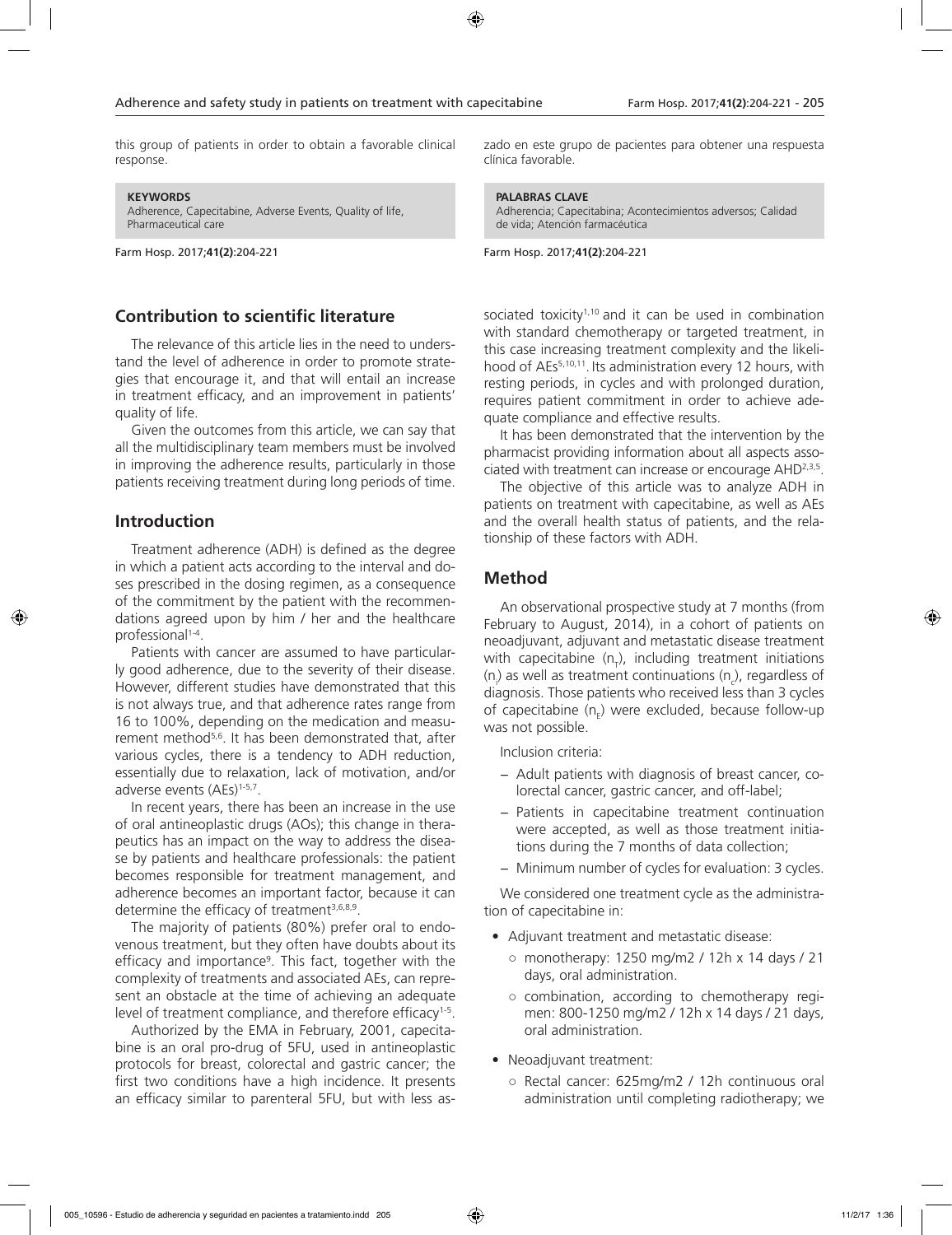considered one cycle as the interval between visits with the Oncologist, every 21-28 days.

○ Gastric cancer: ECX regimen in neoadjuvant and adjuvant treatment (epirubicin 50 mg/m2 intravenous (iv) on day 1, cisplatin 60 mg/m2 iv on day 1, capecitabine 625 mg/m2 / 12 h orally every 21 days).

( $n_{\text{t}}$  total population evaluated;  $n_{\text{e}}$  excluded patients; n: population evaluated according to inclusion criteria;  $n=n_{\overline{1}}$ n<sub>i</sub>: initiation sub-group; n<sub>c</sub>: continuation subgroup;  $n = n + n_c$ 

The schedule for visits to the Pharmacy Unit (V) (8 within 7 months) was conducted according to the day 1 in each cycle, every 21 days, according to the following:

# **V1 (1st cycle)**

- Collection of demographical data: age, gender, diagnosis: breast cancer, colorectal cancer, gastric cancer, off-label; and performance status (ECOG PS)<sup>12,13</sup>.
- Oral and written information about treatment to each patient, as well as about management of the most common AEs.

# **V2,V5 and V6 (2nd, 5th and 6th cycle)**

• Follow-up visits: Review of evolution reported by the Oncologist in the clinical record of the patient; solution of patient doubts regarding administration, storage, and management of AEs derived of treatment; surplus tablet count.

# **V3 and V7 (3rd and 7th cycle)**

- Quality of life assessment: Each patient was handed the SF-12 test (figure  $1)^{1,14}$  that had to be completed and returned at their next visit.
- AE assessment: Each patient was handed the AE test (figure 2)7,15 that should be completed and returned at their next visit.

# **V4 and V8 (4th and 8th cycle)**

- Review of toxicities described by the Oncologist in the electronic clinical record (IANUS®) from V1 to V4 and from V5 to V8, according to the NCICTCAE Classification v4.016. Assessment of AE test results handed to patients at V3 and V7.
- Quality of life assessment: Review of SF-12 test results.
- ASH assessment: The adherence for each patient was calculated through the Morisky Test<sup>2,17,18</sup>, Sackett's self-reported compliance test (figure 2)<sup>2,17,18</sup> and the count of surplus tablets. All patients were dispensed the exact medication for each cycle; the frequency of dispensing was obtained from the Outpatient Dispensing Program (Silicon®).

We considered that a patient had good adherence when the results of the Morisky and Sackett tests were correct; thay is to say, if the patient answered adequately to the questions in the tests (Morisky: NO/ YES/NO/NO; Sackett: NO/YES/NO), and the surplus medication count was null.

Those data obtained were entered in an EXCEL® database, as well as the pharmaceutical interventions conducted. For data processing, patients were classified into 2 sub-groups: treatment initiation (n) and continuation (n).

Statistical analysis was conducted through the SPSS® program, version 15, using the Chi-square test and Fisher Exact Test.

# **Results**

From a cohort of 130 patients (n<sub><sub>r</sub>), 111 were evalua-</sub> ted (n: 57 men, 54 women), with a mean age of 66.7 years (range: from 32 to 87 years). Initiation sub-group:  $n = 71$  and continuation sub-group  $n = 40$ . Nineteen (19) patients were excluded ( $n_{\rm E}$ ) due to treatment duration <3 cycles (only one cycle dispensed). Patient distribution based on diagnosis and treatment regimen is shown in Figure 3.

### **Level of adherence**

At V4, the percentage of patients with good adherence was 78.4%, superior in the initiation sub-group (n<sub>,</sub>81.7% vs. n<sub>,</sub>72.5%). At V8, only 19 patients were still on treatment. The adherence rate of these patients was 89.5%, superior in the initiation sub-group ( $n<sub>i</sub>$ 91.6% vs. n<sub>c</sub>85.7%) (figure 4).

The remaining 92 patients were not adequate for assessment at V8 due to treatment completion, progression, and/or change of therapy.

Regarding medication count after a cycle, only 2 patients had surplus medication due to specific doses missed.

One study limitation was the reduced number of patients who returned the Morisky and Sackett tests at V8; and even though the level of adherence was 89.5% (91.6% n<sub>i</sub> vs. 85.7% n<sub>c</sub>), the sample was not representative regarding the initial study population (17.11% from n=111). We would need a study with longer duration, in order to draw the conclusion that the pharmaceutical care provided encouraged adherence.

# **Adverse Events (AEs)**

a. *Clinical assessment by the Oncologist:* clinical record review.

The AEs found match those described in the product specifications<sup>10</sup>. A 33% of patients presented skin toxicity, 14% presented abdominal pain, 26% asthenia, 25% diarrhoea, and there was neurological toxicity in 25% of patients, particularly in those on the CAPOX regimen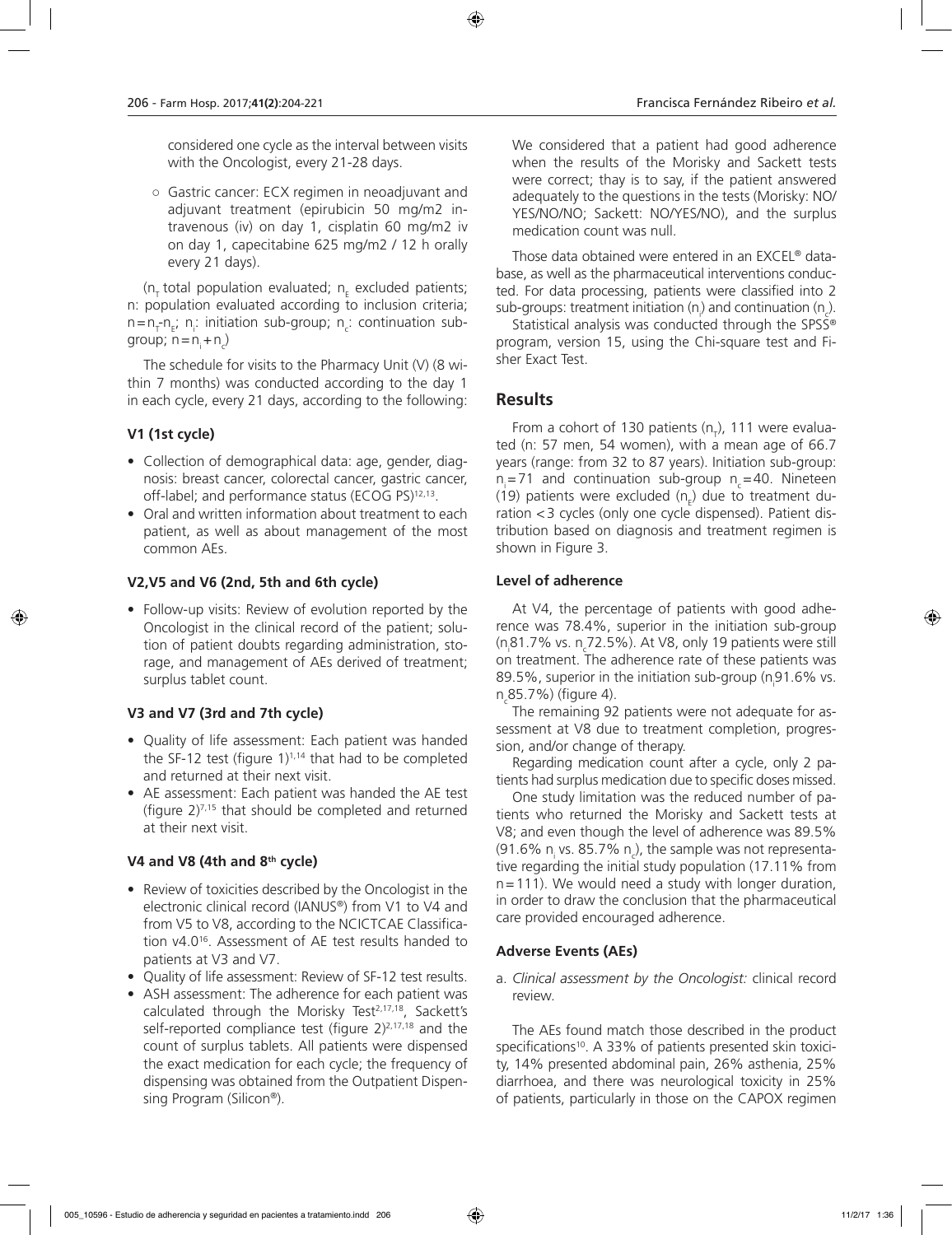|                                                                                                                                                                                                                                           | <b>SF-12 HEALTH QUESTIONNAIRE</b>                                                                                                                                                                                                                                                                    |                                                |                            |                    |                          |                           |                  |  |
|-------------------------------------------------------------------------------------------------------------------------------------------------------------------------------------------------------------------------------------------|------------------------------------------------------------------------------------------------------------------------------------------------------------------------------------------------------------------------------------------------------------------------------------------------------|------------------------------------------------|----------------------------|--------------------|--------------------------|---------------------------|------------------|--|
| give the best answer you can.                                                                                                                                                                                                             | INSTRUCTIONS: The following questions refer to what you think about your health. Your answers will help to<br>know how you feel and how well you are able to do your usual activities.<br>Please answer each question by marking one box. If you are unsure about how to answer one question, please |                                                |                            |                    |                          |                           |                  |  |
|                                                                                                                                                                                                                                           | 1.- In general, would you say your health is:                                                                                                                                                                                                                                                        |                                                |                            |                    |                          |                           |                  |  |
| $\square$ Excellent                                                                                                                                                                                                                       | $\Box$ Very good                                                                                                                                                                                                                                                                                     | $\Box$ Good                                    | $\Box$ Fair<br>$\Box$ Poor |                    |                          |                           |                  |  |
| The following questions are about activities you might do during a typical day. Does your health now limit<br>you in these activities? If so, how much?                                                                                   |                                                                                                                                                                                                                                                                                                      |                                                |                            |                    |                          |                           |                  |  |
|                                                                                                                                                                                                                                           |                                                                                                                                                                                                                                                                                                      |                                                | YES,<br>limited a lot      |                    | YES,<br>limited a little | NO,<br>not limited at all |                  |  |
| 2.- Moderate activities, such as moving a table,<br>pushing a vacuum cleaner, bowling, or playing golf.                                                                                                                                   |                                                                                                                                                                                                                                                                                                      |                                                | □                          |                    | $\Box$                   | □                         |                  |  |
|                                                                                                                                                                                                                                           | 3.- Climbing several flights of stairs                                                                                                                                                                                                                                                               |                                                | $\Box$                     |                    | $\Box$                   | □                         |                  |  |
| During the past 4 weeks, have you had any of the following problems with your work or other regular daily<br>activities as a result of your physical health?                                                                              |                                                                                                                                                                                                                                                                                                      |                                                |                            |                    |                          |                           |                  |  |
|                                                                                                                                                                                                                                           |                                                                                                                                                                                                                                                                                                      |                                                |                            | YES                |                          | NO.                       |                  |  |
|                                                                                                                                                                                                                                           | 4.- Accomplished less than you would like                                                                                                                                                                                                                                                            |                                                |                            | $\Box$             |                          |                           | $\Box$           |  |
| 5.- Were limited in the <b>kind</b> of work or other activities                                                                                                                                                                           |                                                                                                                                                                                                                                                                                                      |                                                |                            | $\Box$<br>$\Box$   |                          |                           |                  |  |
| During the past 4 weeks, have you had any of the following problems with your work or other regular daily<br>activities as a result of any emotional problems (such as feeling depressed or anxious)?                                     |                                                                                                                                                                                                                                                                                                      |                                                |                            |                    |                          |                           |                  |  |
|                                                                                                                                                                                                                                           |                                                                                                                                                                                                                                                                                                      |                                                |                            | <b>YES</b>         |                          | <b>NO</b>                 |                  |  |
| 6.- Accomplished less than you would like (due to some<br>emotional problem)<br>7.- Did work or activities less carefully than usual, due to<br>some emotional problem.                                                                   |                                                                                                                                                                                                                                                                                                      |                                                |                            | □                  |                          |                           | $\Box$<br>$\Box$ |  |
|                                                                                                                                                                                                                                           |                                                                                                                                                                                                                                                                                                      |                                                |                            | $\Box$             |                          |                           |                  |  |
| 8. During the past 4 weeks, how much did pain interfere with your normal work (including work outside<br>the home and housework)?                                                                                                         |                                                                                                                                                                                                                                                                                                      |                                                |                            |                    |                          |                           |                  |  |
| $\Box$ Not at all                                                                                                                                                                                                                         | $\Box$ A little bit                                                                                                                                                                                                                                                                                  | $\Box$ Moderately                              |                            | $\Box$ Quite a bit |                          | $\Box$ Extremely          |                  |  |
| These questions are about how you have been feeling during the past 4 weeks. For each question, please<br>give the one answer that comes closest to the way you have been feeling.<br>How much of the time during the <b>past 4 weeks</b> |                                                                                                                                                                                                                                                                                                      |                                                |                            |                    |                          |                           |                  |  |
|                                                                                                                                                                                                                                           |                                                                                                                                                                                                                                                                                                      | Always                                         | Most of<br>the time        | Many<br>times      | A few<br>times           | A little of<br>the time   | Never            |  |
|                                                                                                                                                                                                                                           | 9. Have you felt calm and peaceful?                                                                                                                                                                                                                                                                  | □                                              | $\Box$                     | □                  | $\Box$                   | $\Box$                    | □                |  |
|                                                                                                                                                                                                                                           | 10. Did you have a lot of energy?                                                                                                                                                                                                                                                                    | □                                              | □                          | □                  | □                        | $\Box$                    | □                |  |
|                                                                                                                                                                                                                                           | 11. Have you felt down-hearted and sad?                                                                                                                                                                                                                                                              | $\Box$                                         | $\Box$                     | □                  | $\Box$                   | $\Box$                    | □                |  |
| 12. During the past 4 weeks, how much of the time has your physical health or emotional problems<br>interfered with your social activities (like visiting friends, relatives, etc.)?                                                      |                                                                                                                                                                                                                                                                                                      |                                                |                            |                    |                          |                           |                  |  |
| $\square$ Always                                                                                                                                                                                                                          | $\Box$ Most of the time                                                                                                                                                                                                                                                                              | $\Box$ A few times $\Box$ A little of the time |                            |                    |                          | $\Box$ Never              |                  |  |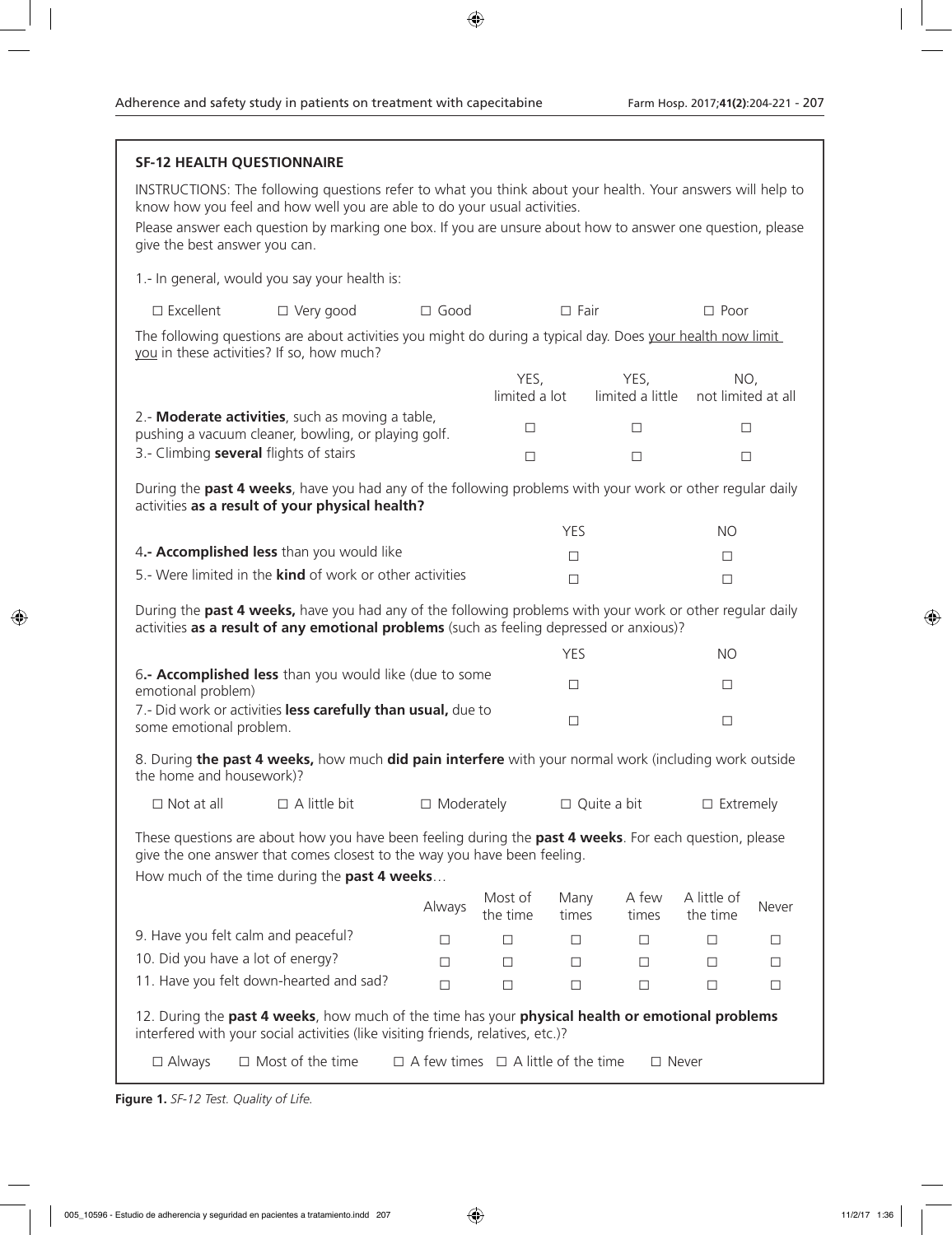| <b>Test for Adverse Event (AE) Assessment</b>      |                 |  |                                                                   |  |                  |                        |                  |                    |
|----------------------------------------------------|-----------------|--|-------------------------------------------------------------------|--|------------------|------------------------|------------------|--------------------|
|                                                    | <b>DURATION</b> |  |                                                                   |  | <b>INTENSITY</b> |                        |                  |                    |
| <b>FATIGUE</b>                                     |                 |  | $\Box$ 0-3 days $\Box$ 4-6 days $\Box$ 7-10 days $\Box$ > 10 days |  | $\square$ Low    | □Moderate □Severe      |                  | $\Box$ Intolerable |
| RESP. DISTRESS*                                    |                 |  | $\Box$ 0-3 days $\Box$ 4-6 days $\Box$ 7-10 days $\Box$ > 10 days |  | $\square$ Low    | $\Box$ Moderate        | □Severe          | $\Box$ Intolerable |
| <b>FEVER</b>                                       |                 |  | $\Box$ 0-3 days $\Box$ 4-6 days $\Box$ 7-10 days $\Box$ > 10 days |  | $\square$ Low    | $\Box$ Moderate        | □Severe          | $\Box$ Intolerable |
| <b>CONJUNCTIVITIS</b>                              |                 |  | $\Box$ 0-3 days $\Box$ 4-6 days $\Box$ 7-10 days $\Box$ > 10 days |  | $\square$ Low    | $\Box$ Moderate        | □Severe          | $\Box$ Intolerable |
| MUCOSITIS**                                        |                 |  | $\Box$ 0-3 days $\Box$ 4-6 days $\Box$ 7-10 days $\Box$ > 10 days |  | $\square$ Low    | $\Box$ Moderate        | $\square$ Severe | $\Box$ Intolerable |
| <b>NAUSEA</b>                                      |                 |  | $\Box$ 0-3 days $\Box$ 4-6 days $\Box$ 7-10 days $\Box$ > 10 days |  | $\square$ Low    | □Moderate □Severe      |                  | $\Box$ Intolerable |
| <b>VOMITING</b>                                    |                 |  | $\Box$ 0-3 days $\Box$ 4-6 days $\Box$ 7-10 days $\Box$ > 10 days |  | $\square$ Low    | $\Box$ Moderate        | $\square$ Severe | $\Box$ Intolerable |
| <b>DIARRHOEA</b>                                   |                 |  | $\Box$ 0-3 days $\Box$ 4-6 days $\Box$ 7-10 days $\Box$ > 10 days |  | $\square$ Low    | $\Box$ Moderate        | $\square$ Severe | $\Box$ Intolerable |
| <b>CONSTIPATION</b>                                |                 |  | $\Box$ 0-3 days $\Box$ 4-6 days $\Box$ 7-10 days $\Box$ > 10 days |  | $\square$ Low    | $\Box$ Moderate        | $\square$ Severe | $\Box$ Intolerable |
| <b>MUSCULAR PAIN</b>                               |                 |  | $\Box$ 0-3 days $\Box$ 4-6 days $\Box$ 7-10 days $\Box$ > 10 days |  | $\square$ Low    | $\Box$ Moderate        | □Severe          | $\Box$ Intolerable |
| <b>TINGLING IN</b><br><b>HANDS/FEET</b>            |                 |  | $\Box$ 0-3 days $\Box$ 4-6 days $\Box$ 7-10 days $\Box$ > 10 days |  | $\square$ Low    | $\Box$ Moderate        | $\square$ Severe | $\Box$ Intolerable |
| <b>SKIN</b><br><b>ALTERATIONS</b>                  |                 |  | $\Box$ 0-3 days $\Box$ 4-6 days $\Box$ 7-10 days $\Box$ > 10 days |  |                  | □Low □Moderate □Severe |                  | $\Box$ Intolerable |
| <b>PAIN</b><br>$*$ Difficulty to broother permally |                 |  | $\Box$ 0-3 days $\Box$ 4-6 days $\Box$ 7-10 days $\Box$ > 10 days |  | $\square$ Low    | $\Box$ Moderate        | □Severe          | $\Box$ Intolerable |

\*Difficulty to breathe normally.

\*\*Development of mouth ulcers.

#### **Morisky-Green Test**

| 1.- Do you sometimes forget to take the medication for treating your disease? | $\Box$ YFS | $\Box$ NO |
|-------------------------------------------------------------------------------|------------|-----------|
| 2.-Do you take your medication at the times indicated?                        | $\Box$ YFS | $\Box$ NO |
| 3. When you feel better, do you stop taking your medication?                  | $\Box$ YFS | $\Box$ NO |
| 4. If you feel worse after taking medication, do you stop taking it?          | $\Box$ YFS | $\Box$ NO |

The patient is considered to be compliant if the 4 questions are answered adequately (No, Yes, No, No).

### **Haynes-Sackett Test**

1.-Most people have difficulty to take their tablets, for different reasons. Do you have difficulty to take all your tablets? □ YES □ NO

2.-For all those who answer they have no difficulty, probe: Are you taking them?

□ Every day □ Most days □ Some days

3.-Many people have difficulty to follow their treatments; please tell me your experience. (Capture what the patient says.)

If he/she acknowledges having difficulty in any of these three questions, the patient is considered non-compliant (compliant: no, yes = every day, no = no difficulty).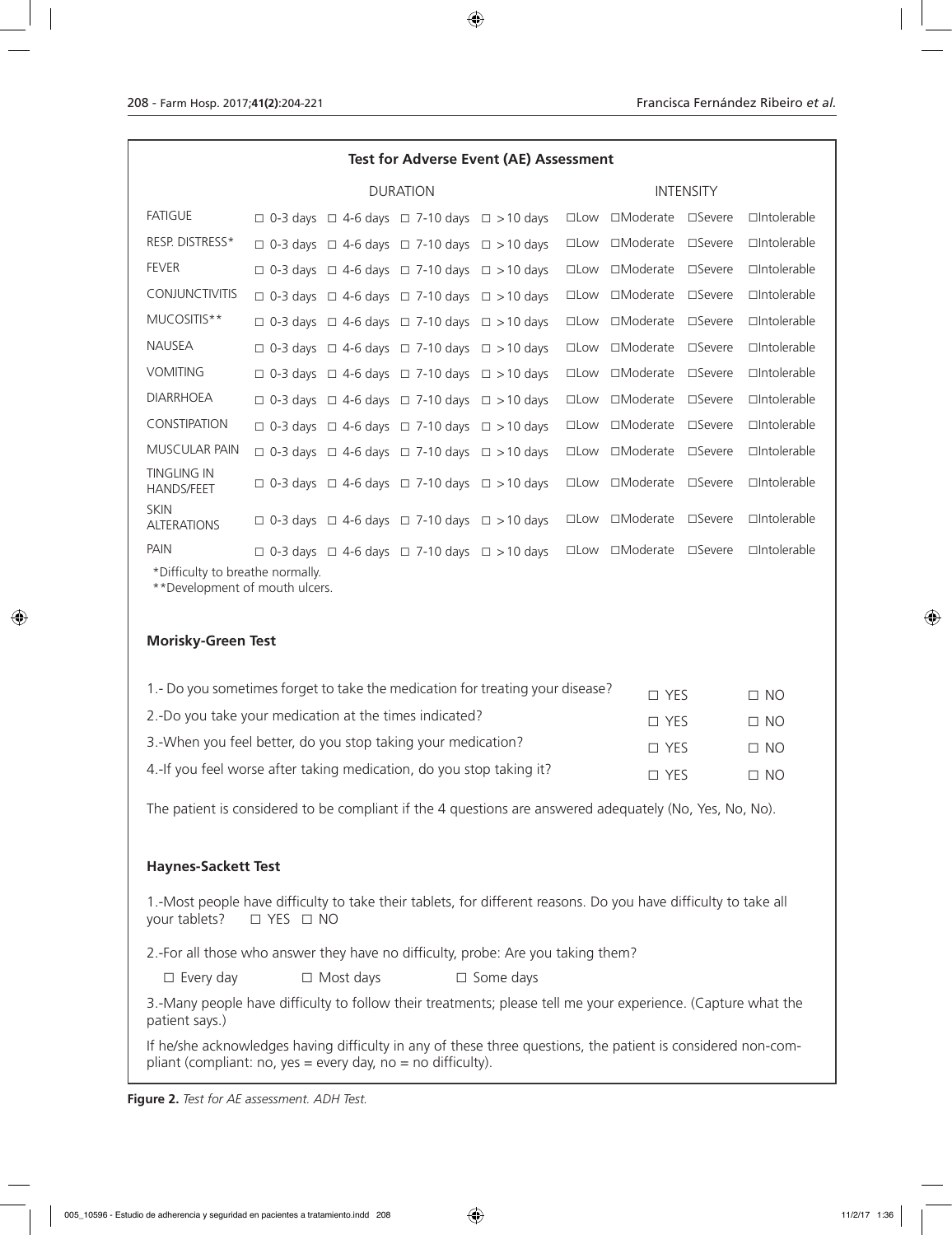

**Figure 3.** *Sample distribution base don diagnosis and therapeutic regimen (CAPIRI-BEVACIZUMAB: bevacizumab 7.5 mg/kg IV at day 1 + irinotecan 250mg/m2 IV at day 1 + capecitabine 850-1000mg/m2/12hx14d oral, every/21d; CAPOX-BEVACIZUMAB: bevacizumab 7.5 mg/kg IV at day 1 + oxaliplatin 130mg/m2 IV D1 + capecitabine 850-1000mg/m2/12hx14d oral, every/21d; CDDP-capecitabine: cisplatin 75mg/m2 IV, at day 1 + capecitabine 850-1000 mg/m2/12hx14d oral, every/21d; CAPECITABINE-LAPATINIB: capecitabine 1250mg/m2/12hx14d/21d, oral + lapatinib 1250 mg/24h, continuous oral administration; CAPECITABINA-RDT: capecitabine 625mg/m2/12h oral + radiotherapy; ECX: epirubicin 50mg/m2 IV, at day 1 + cisplatin 60mg/m2 IV, at day 1 + capecitabine 626 mg/m2/12hx21d oral, every/21d; CAPOX: oxaliplatin 130mg/m2 IV at day 1 + capecitabine 850-1000mg/m2/12hx14d oral, every/21d; CAPECITABINE: capecitabine 1250mg/m2/12hx14d/21d, oral.*

(oxaliplatin 130mg/m2 iv at day 1 + capecitabine 1000mg/ m2 /12h x 14 days orally, every 21 days), requiring reduction or temporary discontinuation of oxaliplatin.

In the initiation sub-group, the most common  $(>10\%)$ Grade 1 AEs were: skin toxicity, diarrhoea and neurotoxicity; for Grade 2  $(>=7\%)$ , skin toxicity and asthenia; and for Grade 3 G3 (>3%) gastrointestinal pain. There was no Grade 4 toxicity.

In the continuation sub-group, the most common (>9%) G1 event was skin toxicity; for G2, gastrointestinal pain (4.5%); for G3, skin toxicity and neurotoxicity (1.8%); and G4 neutropenia (0.9%).

Figure 5 shows the ADH level at V4 and V8, in patients with G2/G3 toxicities.

All AEs associated with capecitabine were reversible and did not require treatment discontinuation.

#### b. *Subjective assessment by the patient*

A 74.7% of patients returned the AE test (figure 2), and 63.96% of them stated some AE in duration-intensity (figure 6); the most relevant in terms of duration were: fatigue, tingling, diarrhoea, muscular pain.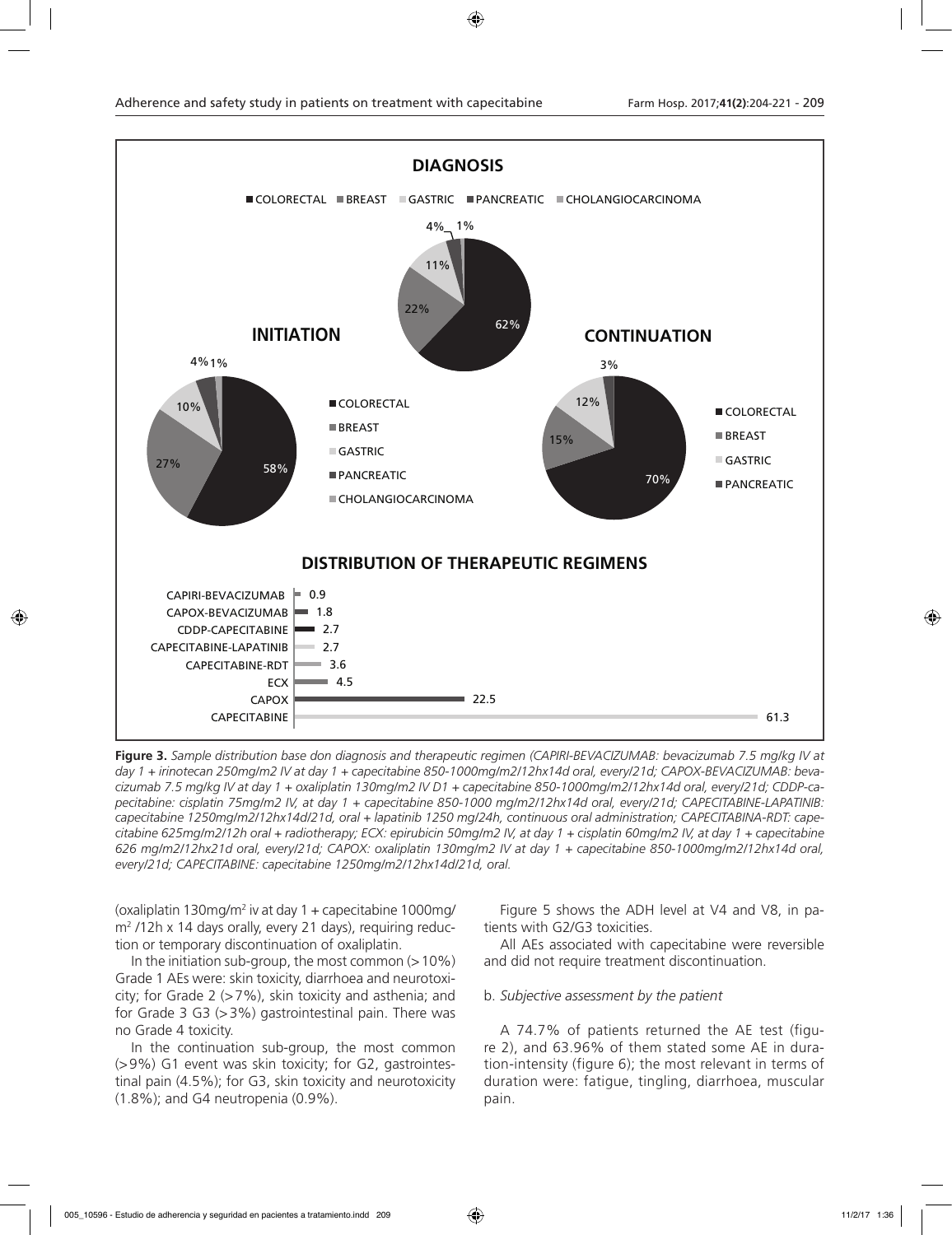

**Figure 4.** *Distribution of the ADH % recorded at V4 and V8, in the total sample and by sub-groups. Correlation of ADH test data and surplus medication count.*

Figure 5 shows the ADH level at V4 and V8 in patients who stated AEs with duration≥7 days and "moderate" intensity.

# **Quality of Life**

Seventy-one (71) patients (63.96%) returned the SF-12 test at V4, and 15 (13.51%) at V8. Figure 7 shows the distribution of patients by ECOG15,16 and the results of the 1st question in the SF-12 test vs. ADH level at V4 and V8.

In terms of the result of the 5th question, *Were you limited in the kind of work or daily activities?:* At V4, 34.30% of patients in the initiation sub-group needed to modify their daily activities vs. 21.4% in the continuation sub-group. At V8, 42.90% of patients in the initiation sub-group needed to modify their habits vs. 0% in the continuation sub-group. The difference was statistically significant ( $p=0.016$ ), applying Fisher statistical test.

# **Discussion**

Even though an ADH close to 100% is assumed in Oncology, data published in bibliography show that it is similar to that in other conditions, due the complexity and duration of treatments.<sup>1-4</sup> In those studies published about adherence to capecitabine, there is a range from 75 to 91%; this is caused, among other things, by the effect of toxicities on patient attitude at the time of taking their medication<sup>1-5</sup>. Besides, a reduction has been observed over time, and it can go from 99% to  $64\%$  at 3 months<sup>2</sup>.

There are discrepancies about the minimum percentage of adherence to treatment for obtaining therapeutic efficacy. For Gordis *et al* (1969), the minimum was 75%; Ebrahim *et al* (1998) and Mayer *et al* (2009) considered 80% as "acceptable". But for Patterson *et al* (2000) and Timmers *et al* (2014), 95% must be the minimum adherence value in order to obtain an optimal level of effica $cy<sup>2,4</sup>$ . Low adherence has a direct impact on treatment efficacy, and is a critical factor at the time of achieving a favourable clinical response<sup>1,2,4,6</sup>.

In the studies published about ADH for oral antineoplastic agents, the ADH rates ranged between 40 and 100%, and 85% was considered acceptable2 .

In our patient cohort, there was a 78.4% ADH rate, lower than the minimum established by Timmers et al.<sup>2,4</sup>, but similar to those collected in other studies<sup>1,3,5,7</sup>; it was superior in the initiation vs. the continuation subgroup. This difference can be due to the fact that patients initiating treatment are more motivated by their recent diagnosis and by the anxiety caused by lack of treatment, and appear very receptive to the oral and written information provided.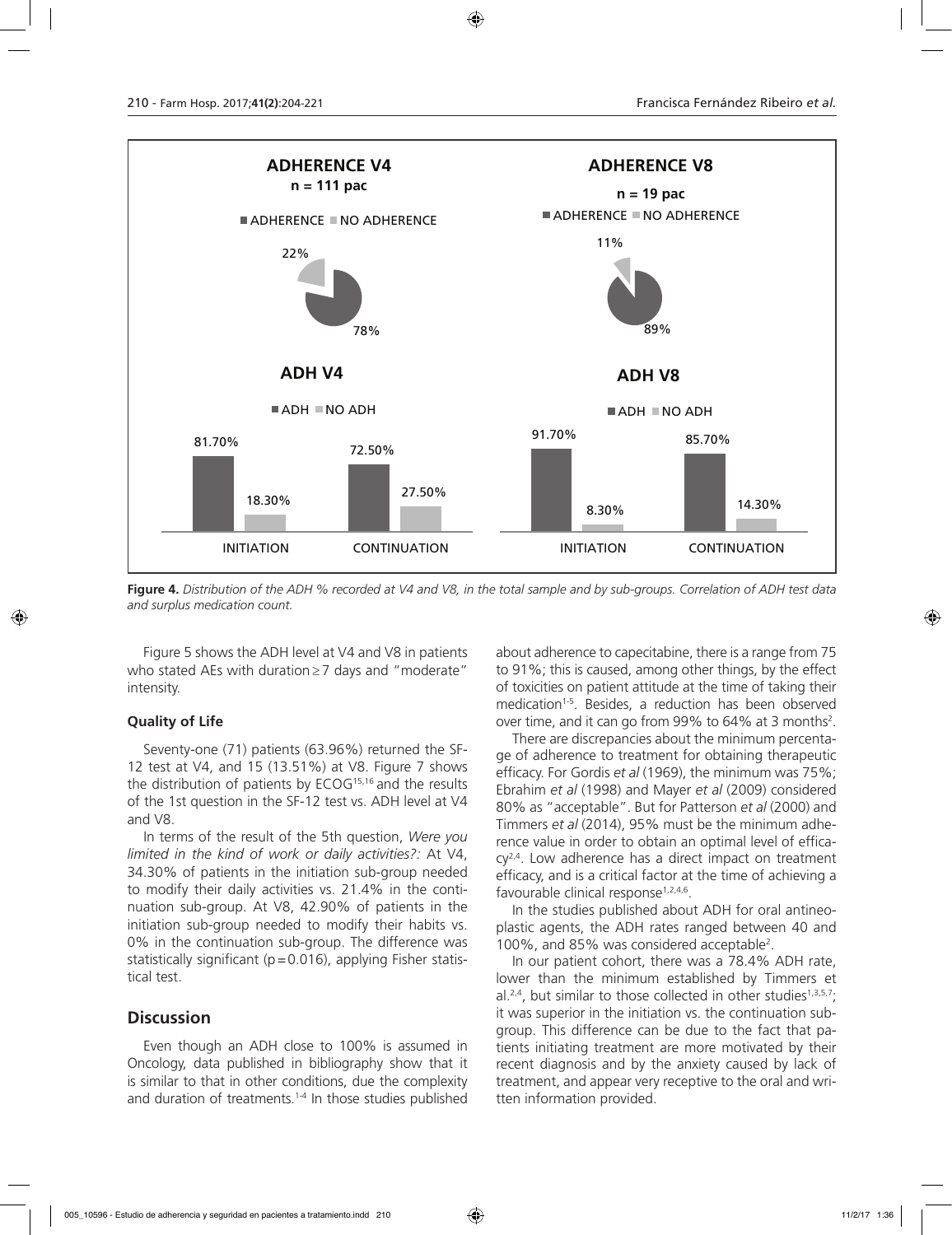

**Figure 5.** *Adverse events. Clinical assessment by the Oncologist in the total population. ADH results vs. patient assessment for moderate intensity and duration ≥ 7 days.*

It is considered that even though cyclic dosing regimens, such as the one for capecitabine, are more complex than those with continuous dosing, more attention by the patient is required and ADH will be higher; however, this has not occurred in our study.

When treatment is prolonged over time, toxicities, disease evolution or treatment modifications can have a negative impact on motivation, and lead to ADH reduction<sup>2,3,4,6</sup>. This appears in the data obtained for the continuation sub-group in our study, where ADH was lower.

The majority of toxicities described by patients had reduced duration and intensity (except for tingling, fatigue, muscular pain and diarrhoea); these were the most frequent, and had an impact on quality of life. Even though there is a perception of good tolerability to treatment,

the level of adherence in the initiation sub-group was always higher, possibly due to the cumulative toxicity of the treatment observed in the continuation sub-group and its impact on quality of life. On the other hand, even though G2-3 toxicities were more frequent in the initiation sub-group, ADH in these patients was always higher than in the continuation sub-group, probably due to closer monitoring at treatment initiation. It is important to monitor AEs adequately during treatment, due to their influence in the quality of life of patients and ADH.

Regarding quality of life, the majority of patients conducted their normal activities, and showed a favourable attitude towards treatment; fatigue was the most limiting factor, and the one with the highest impact on their mood.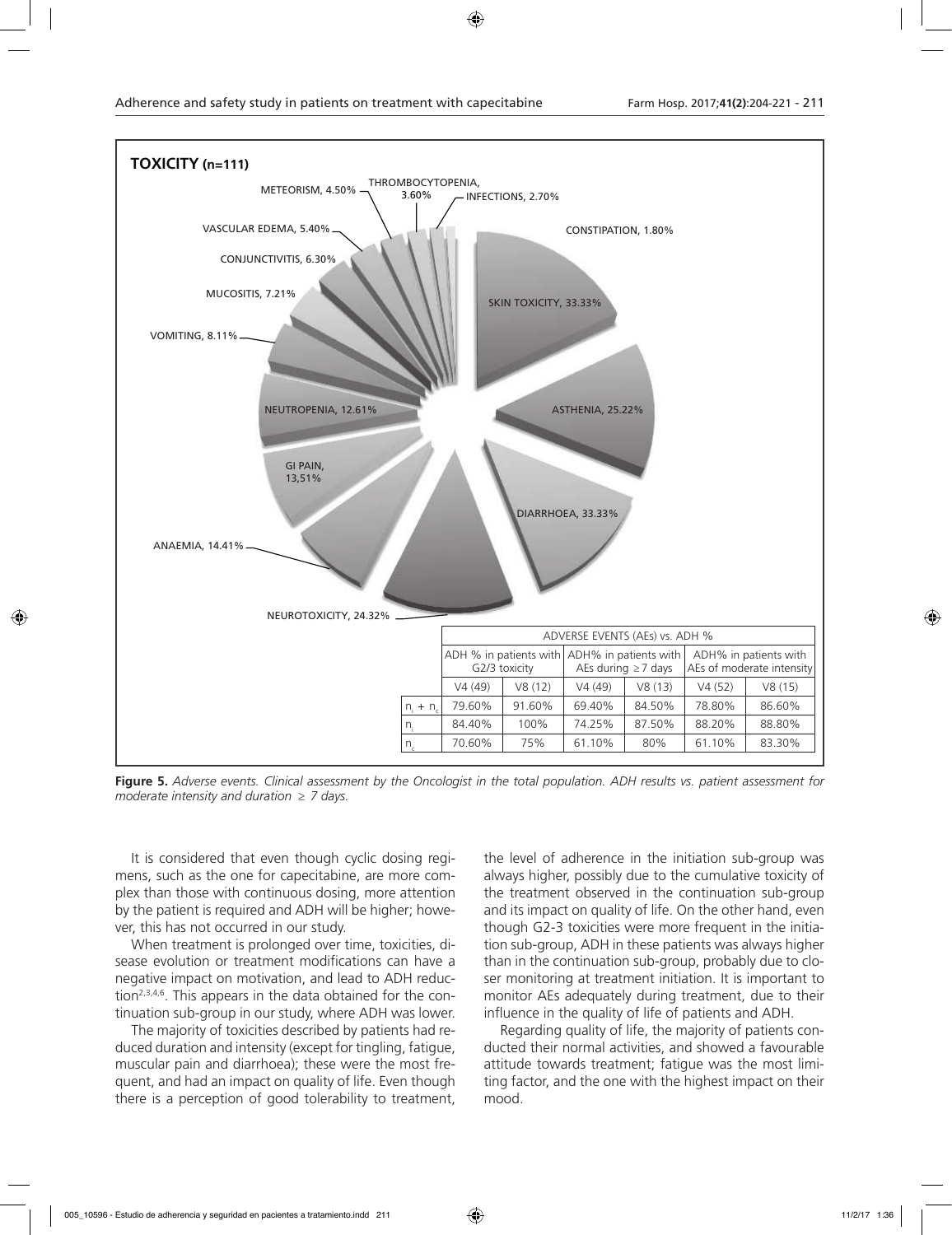

**Figure 6.** *Patient assessment of AEs according to intensity and duration.*



**Figure 7.** *Distribution of population according to ECOG PS. ADH results vs. Question 1 in the SF-12 (quality of life).*

Results are not very different between both subgroups in the emotional aspect, though they differ in the physical aspect. The percentage of patients who considered having a good health status was higher in the initiation sub-group; however, these patients stated a higher feeling of physical difficulty for daily life, possibly due to the limitations derived from therapy initiation, such as a regular administration schedule for capecitabine, hydration and diet requirements, and skin care.

A correlation was observed between quality of life and adherence. In patients with a positive assessment of their quality of life, ADH was superior, and it was higher in the initiation sub-group. Therefore, we could say that a quality of life perceived as good by our patients will encourage treatment adherence.

Patients in the continuation sub-group require a higher control in order to maintain an adequate adherence. Lack of treatment compliance can be due to disease evolution or deterioration in quality of life, which are parameters with impact on motivation<sup>11,12,13</sup>.

In conclusion, oral antineoplastic drugs present advantages for the oncological patient, but the development of toxicities and the alteration of quality of life can lead to a reduction in adherence. Even though the adherence to capecitabine is relatively high, there are an important number of patients with lack of adherence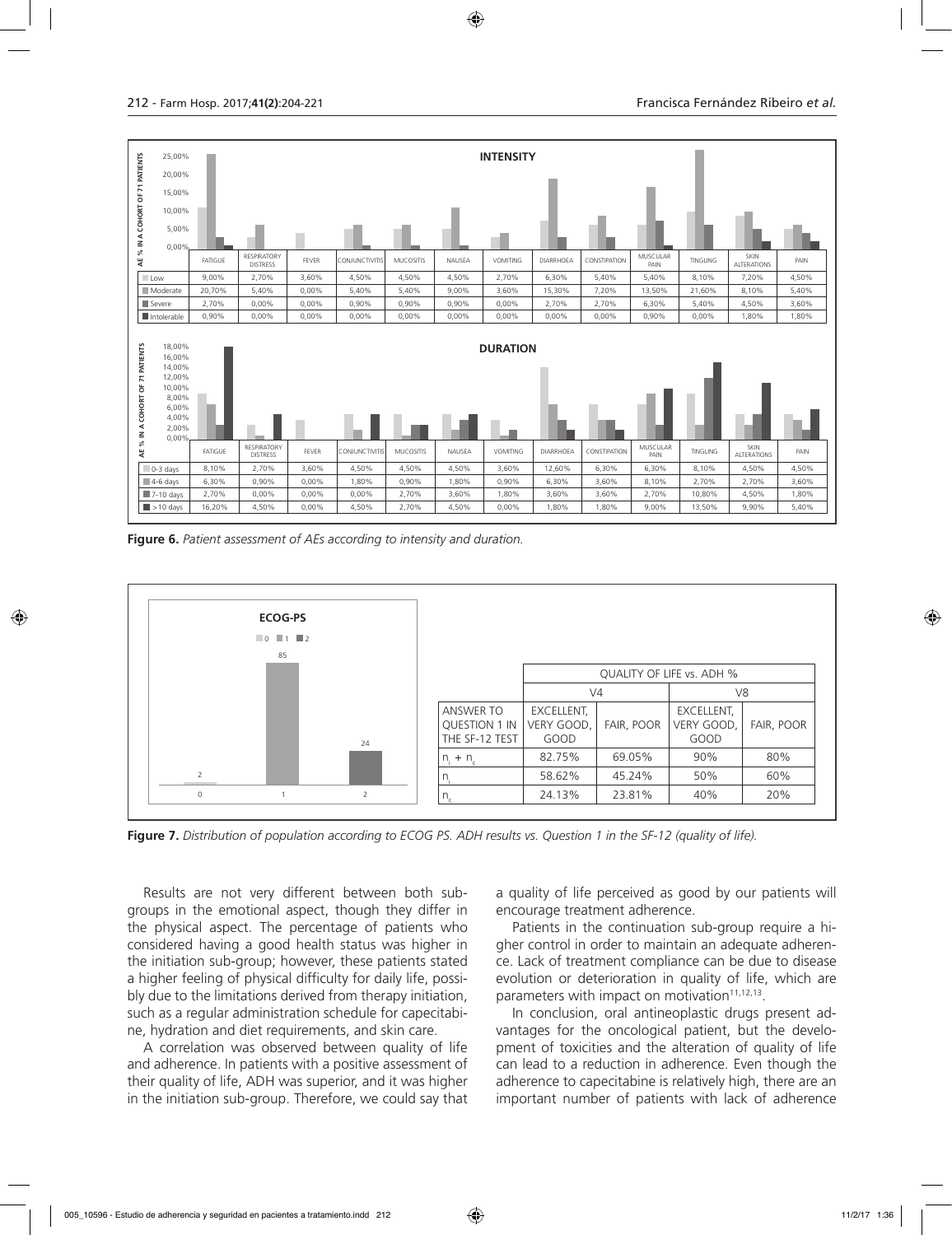in the continuation sub-group; therefore, individualized follow-up is required, as well as implementing new strategies to encourage adherence, particularly in patients on treatments prolonged over time.

# **References**

- 1. Timmers L, Swart EL, Boons CC, Mangnus D, van de Ven PM, Peters GJ, et al. The use of capecitabine in daily practice: a study on adherence and patients´ experiences. Patient Prefer Adherence. 2012; 6: 741-8.
- 2. Bassan F, Peter F, Houbre B, Brennstuhl MJ, Costantini M, Speyer E, et al. Adherence to oral antineoplastic agents by cancer patients: definition and literature review. Eur J Cancer Care. 2014; 23(1):22-35
- 3. Mathes T, Antoine SL, Pieper D, Eikermann M. Adherence enhancing interventions for oral anticancer agents: A systematic review. Cancer Treat Rev. 2014;40(1):102-8.
- 4. Timmers L, Boons CC, Kropff F, van de Ven PM, Swart EL, Smit EF, et al. Adherence and patients´ experiences with the use of oral anticancer drugs. Acta Oncol. 2014; 53(2):259-67.
- 5. Krolop L, Ko YD, Schwindt PF, Schumacher C, Fimmers R, Jaehde U. Adherence management for patients with cancer taking capecitabine: a prospective two-arm cohort study. BMJ Open. 2013; 3(7)
- 6. Gebbia V, Bellavia G, Ferraù F, Valerio MR. Adherence, compliance and persistence to oral antineoplastic therapy: a review focused on chemotherapeutic and biologic agents. Expert Opin Drug Saf. 2012;11 Suppl 1:S49-59.
- 7. Cirillo M, Venturini M, Ciccarelli L, Coati F, Bortolami O, Verlato G. Clinician versus nurse symptom reporting using the National Cancer Institute-Common Terminology Criteria for Adverse Events during chemotherapy: results of a comparision based on patient´s self-reported questionnaire. Ann Oncol. 2009; 20(12):1929-35.
- 8. Verbrugghe M, Verhaeghe S, Lauwaert K, Beeckman D, Van Hecke A. Determinants and associated factors influencing medication

# **VERSIÓN ESPAÑOLA**

# **Aportación a la literatura científica**

La relevancia de este trabajo radica en la necesidad de conocimiento del nivel de adherencia para promover estrategias que la favorezcan, repercutiendo en un aumento de eficacia del tratamiento y mejorando la calidad de vida de los pacientes.

Tras los resultados obtenidos en este trabajo, podemos decir, que todos los componentes del equipo multidisciplinar deben implicarse en mejorar los resultados de adherencia, especialmente en aquellos pacientes que reciben tratamiento durante periodos prolongados de tiempo.

# **Introducción**

Se define adherencia (ADH) a un tratamiento como el grado en que un paciente actúa de acuerdo al intervalo y dosis prescritas en el régimen de dosificación, como consecuencia del compromiso del paciente con las recomendaciones acordadas entre éste y el profesional sanitario<sup>1-4</sup>.

adherence and persistence to oral anticancer drugs: A systematic review. Cancer Treat Rev. 2013;39(6):610-21.

- 9. Foulon V, Schöffski P, Wolter P. Patient adherence to oral anticancer drugs: an emerging issue in modern oncology. Acta Clin Belg. 2011;66(2):85-96.
- 10. Xeloda. Ficha técnica del medicamento. EMA. Disponible en: http://www.ema.europa.eu/docs/es\_ES/document\_library/EPAR\_-Product\_Information/human/000316/WC500058151.pdf.
- 11. Bhattacharya D, Easthall C, Willoughby KA, Small M, Watson S. Capecitabine non-adherence: exploration of magnitude, nature and contributing factors. J Oncol Pharm Pract. 2012;18(3):333-42.
- 12. Oken MM, Creech RH, Tormey DC, Horton J, Davis TE, McFadden ET, et al. Toxicity And Response Criteria Of The Eastern Cooperative Oncology Group. Am J Clin Oncol. 1982; 5:649-655.
- 13. Ferriols Lisart R, Ferriols Lisart F, Magraner Gil J. Calidad de vida en oncología clínica. Farm Hosp 1995; 19 (6):315-322.
- 14. Schmidt S, Vilagut G, Garin O, Cunillera O, Tresserras R, Brugulat P, et al. Reference guidelines for the 12-Item Short-Form Health Survey version 2 based on the Catalan general population. Med Clin (Barc). 2012;139(14):613-25.
- 15. Basch E, Iasonos A, McDonough T, Barz A, Culkin A, Kris MG, et al.. Patient versus clinician symptom reporting using the National Cancer Institute Common Terminology Criteria for Adverse Events: results of a questionnaire-based study. Lancet Oncol. 2006;7(11):903-9.
- 16. National Cancer Institute, Cancer Therapy Evaluation Program. Common Terminology Criteria for Adverse Events (CTCAE), version 4.03: June 14, 2010. Febrero 2014. Disponible en: http://evs. nci.nih.gov/ftp1/CTCAE/CTCAE\_4.03\_2010-06-14\_QuickReference\_5x7.pdf.
- 17. Rodríguez Chamorro MA, García-Jiménez E, Amariles P, Rodríguez Chamorro A, Faus MJ. Revisión de tests de medición de cumplimiento terapéutico utilizados en la práctica clínica. Aten Primaria. 2008;40(8):413-7.
- 18. Palop Larrea V, Martínez Mir I. Adherencia al tratamiento en el paciente anciano. Inf Ter Sist Nac Salud. 2004;28:113-120.

Los pacientes con cáncer se presupone que son particularmente adherentes dada la gravedad de la enfermedad. Sin embargo, diferentes estudios han demostrado que esto no siempre es cierto, y que las tasas de adherencia oscilan entre 16-100%, dependiendo del medicamento y del método de medida<sup>5,6</sup>. Se ha demostrado que tras varios ciclos de tratamiento la ADH tiende a disminuir fundamentalmente por relajación, desmotivación y/o acontecimientos adversos (AA)1-5,7.

En los últimos años se ha incrementado la utilización de antineoplásicos orales (AO), este cambio en la terapéutica influye en la forma de abordar la enfermedad por parte del paciente y de los profesionales sanitarios, pasando a ser el paciente responsable del manejo del tratamiento y la adherencia un factor importante, pues puede condicionar la eficacia del tratamiento<sup>3,6,8,9</sup>.

La mayoría de los pacientes (80%) prefieren el tratamiento oral frente al endovenoso, pero suelen tener dudas acerca de su efectividad e importancia<sup>9</sup>. Esto unido a la complejidad de los tratamientos y a los AA puede suponer un obstáculo a la hora de conseguir un nivel adecuado de cumplimiento terapéutico y por tanto de eficacia1-5.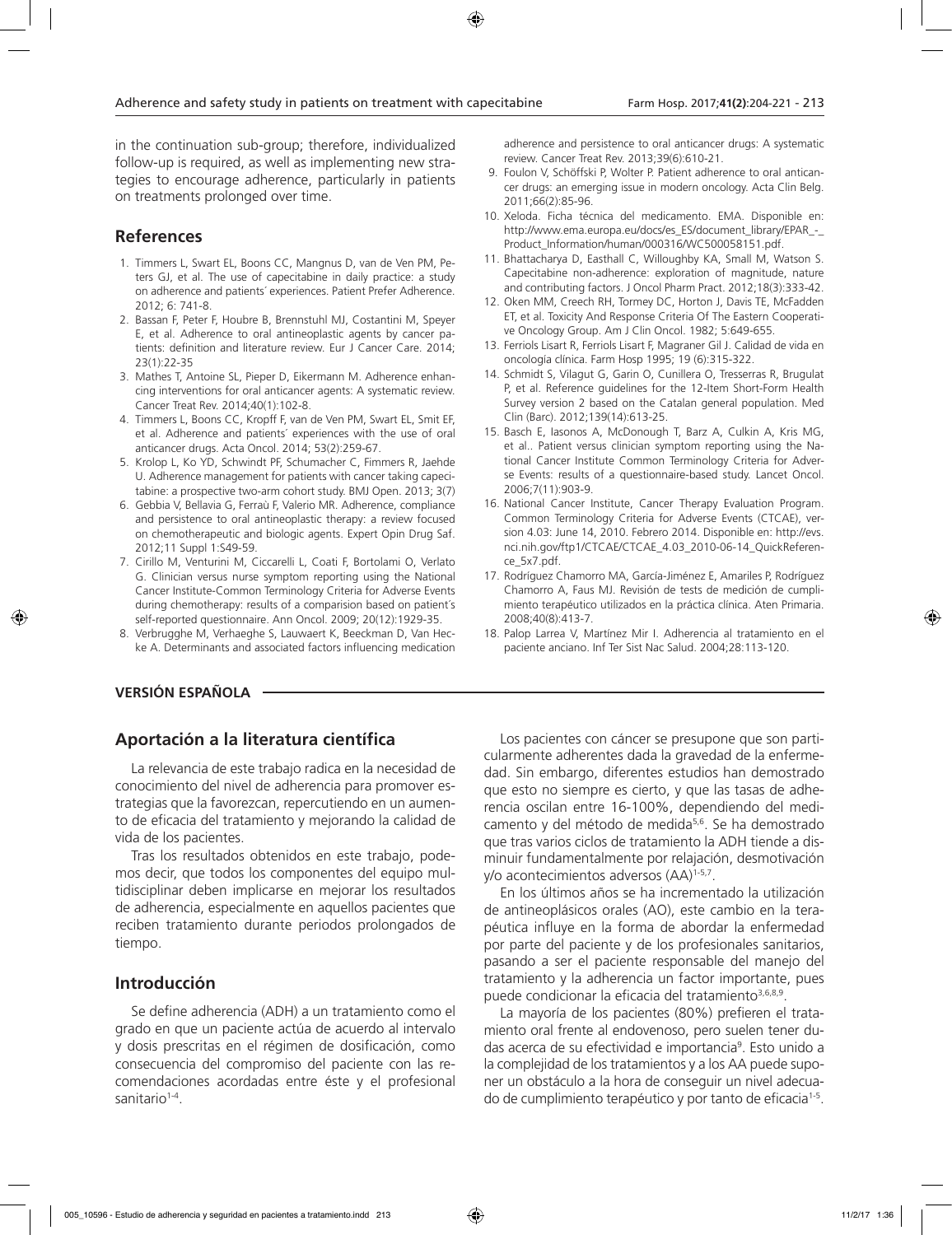Autorizado por la EMA en febrero del 2001, la capecitabina es un profármaco oral del 5FU, utilizado en protocolos antineoplásicos en cáncer de mama, colon-recto y gástrico, siendo las dos primeras patologías de alta incidencia. Presenta una eficacia similar al 5FU parenteral pero con menor toxicidad asociada1,10 y puede combinarse con quimioterapia clásica o terapia dirigida, aumentando en este caso la complejidad del tratamiento, y la posibilidad de AA5,10,11. Su administración cada 12 horas, con periodos de descanso, de forma cíclica y duración prolongada, requiere el compromiso del paciente para conseguir un adecuado cumplimento y un resultado eficaz.

La intervención del farmacéutico proporcionando información de todos los aspectos relacionados con el tratamiento ha demostrado que puede incrementar o favorecer la ADH<sup>2,3,5</sup>.

El objetivo de este trabajo fue analizar la ADH en pacientes a tratamiento con capecitabina, los AA y el estado general de salud de los pacientes, así como la relación de estos factores con la ADH.

# **Método**

Estudio observacional prospectivo durante un período de 7 meses (febrero-agosto 2014), de una cohorte de pacientes a tratamiento en neoadyuvancia, adyuvancia y en enfermedad metastásica con capecitabina (n<sub>ī</sub>), incluyendo tanto los inicios (n<sub>i</sub>) como las continuaciones de tratamiento (n<sub>c</sub>), independientemente del diagnóstico. Se excluyeron los pacientes que recibieron menos de 3 ciclos de capecitabina (n<sub>ɛ</sub>), por no ser posible su seguimiento.

Criterios de inclusión:

- − pacientes adultos con diagnóstico de cáncer de mama, colon-recto, gástrico y off-label;
- − se admitieron tanto pacientes en continuación de tratamiento con capecitabina como los inicios durante los 7 meses de recogida de datos;
- − número de ciclos mínimo para evaluación: 3 ciclos.

Consideramos un ciclo de tratamiento a la administración de capecitabina en:

- adyuvancia y en enfermedad metastásica:
	- monoterapia: 1250 mg/m2 / 12h x 14 días / 21 días , vía oral (vo)
	- combinación, según esquema quimioterápico: 800-1250 mg/m2 / 12h x 14 días / 21 días, vo.
- neoadyuvancia:
	- cáncer de recto: 625mg/m2 / 12h vo continuo hasta fin de la radioterapia, consideramos un ciclo al intervalo entre visitas con el oncólogo, cada 21-28 días
	- cáncer gástrico: esquema ECX en neoadyunvacia como en adyuvancia (epirubicina 50 mg/m2 in-

travenoso (iv) día 1, cisplatino 60 mg/m2 iv día 1, capecitabina 625 mg/m2 / 12 h vo, cada 21 días).

(n<sub>T</sub> población total evaluada; n<sub>E</sub> pacientes excluídos; n: población evaluada según criterios de inclusión, n= n<sub>T</sub> n<sub>E</sub>; n<sub>i</sub>: subgrupo de inicio; n<sub>c</sub>: subgrupo de continuación;  $n = n_i + n_c$ 

La programación de las visitas al Servicio de Farmacia (V) (8 en 7 meses) se realizó en concordancia con el día 1 de cada ciclo, cada 21días, según el siguiente esquema:

# **V1 (1º ciclo):**

- Recogida de datos demográficos: edad, sexo; de diagnóstico: cáncer de mama, colon-recto, gástrico, off-label; y performance status (ECOG PS)12,13.
- Información oral y escrita del tratamiento a cada paciente, así como del manejo de los AA más comunes.

### **V2,V5 y V6 (2º,5º y 6º ciclo):**

• Visitas de seguimiento: revisión de los evolutivos notificados por el oncólogo en la historia clínica del paciente; resolución de dudas del paciente sobre la administración, conservación y manejo de los AA derivados del tratamiento; recuento de comprimidos sobrantes.

# **V3 y V7 (3º y 7º ciclo) :**

- Valoración de la calidad de vida: se entregó a cada paciente el test SF-12 (figura 1)1,14 que debía devolver cumplimentado en la siguiente visita.
- Valoración de AA: se entregó a cada paciente el test de AA (figura 2)7,15 que debían devolver cumplimentado en la siguiente visita.

# **V4 y V8 (4º y 8º ciclo) :**

- Revisión de las toxicidades descritas por el oncólogo en la historia clínica electrónica (IANUS®) desde la V1 a la V4 y desde V5 hasta V8, según la clasificación de NCICTCAE v4.016. Evaluación de los resultados de los test de AA entregados a los pacientes en las V3 y V7.
- Evaluación de la calidad de vida: revisión de los resultados de los test SF-12.
- Evaluación de ADH: se realizó el cálculo de la adherencia de cada paciente mediante el test de Morisky2,17,18, el test de cumplimiento autocomunicado de Sackett (figura  $2)^{2,17,18}$  y el recuento de comprimidos sobrantes. A todos los pacientes se les dispensó la medicación justa para cada ciclo; la frecuencia de las dispensaciones se obtuvo del programa de dispensación a pacientes externos (Silicon®).

Consideramos que un paciente era adherente cuando el resultado de los test de Morisky y Sackett eran correctos, es decir, si el paciente responde de forma adecuada a las preguntas realizadas en los test (Mo-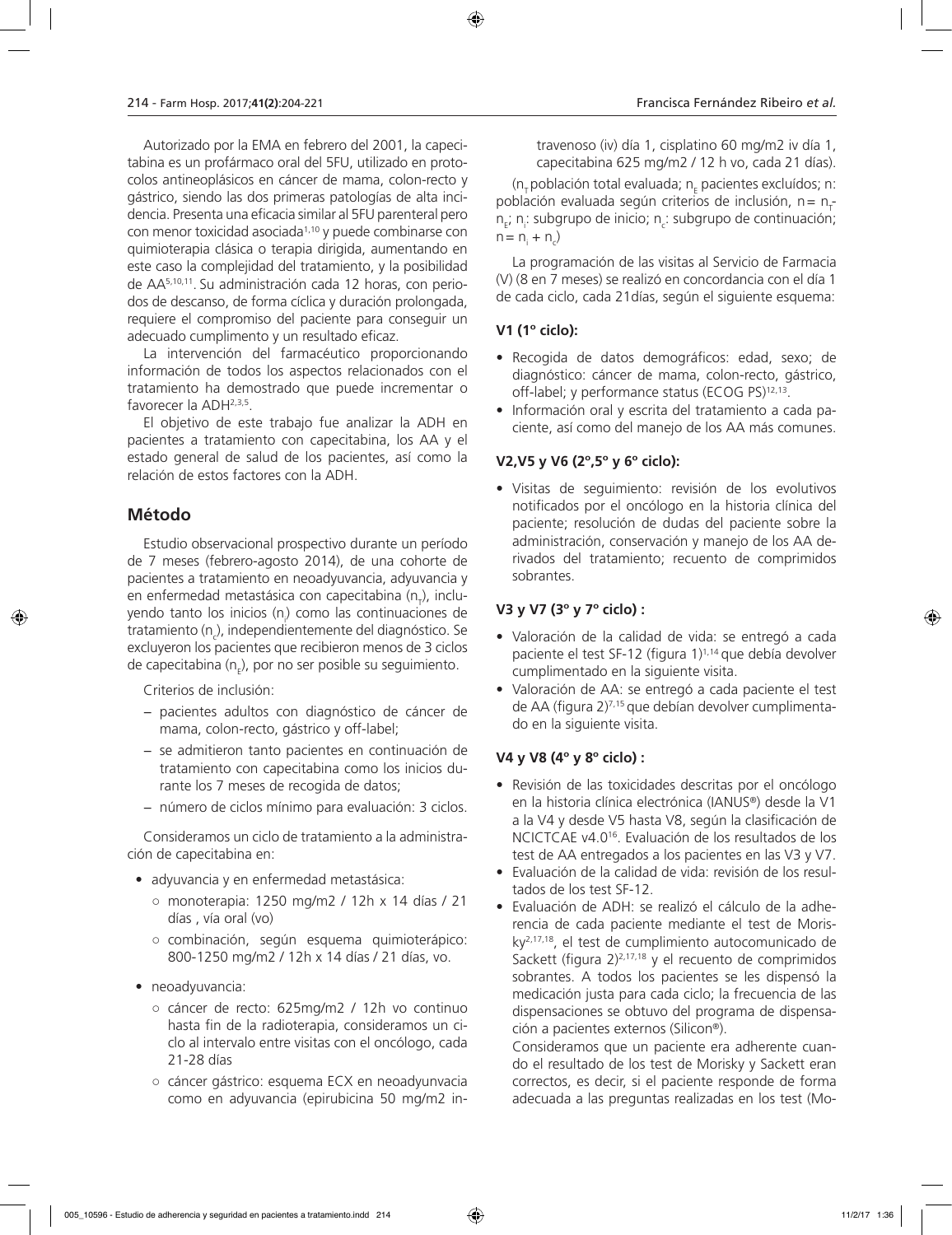| <b>CUESTIONARIO "SF-12" SOBRE EL ESTADO DE SALUD</b>                                                                                                                                                                                                                                                                                                                                         |                     |                      |                      |                  |                                                            |                 |             |
|----------------------------------------------------------------------------------------------------------------------------------------------------------------------------------------------------------------------------------------------------------------------------------------------------------------------------------------------------------------------------------------------|---------------------|----------------------|----------------------|------------------|------------------------------------------------------------|-----------------|-------------|
| INSTRUCCIONES: Las preguntas que siguen se refieren a lo que usted piensa sobre su salud. Sus respuestas<br>permitirán saber como se encuentra usted y hasta qué punto es capaz de hacer sus actividades habituales.<br>Por favor, conteste cada pregunta marcando una casilla. Si no está seguro/a de cómo responder a una pregun-<br>ta, por favor, conteste lo que le parezca más cierto. |                     |                      |                      |                  |                                                            |                 |             |
| 1.- En general, usted diria que su salud es:                                                                                                                                                                                                                                                                                                                                                 |                     |                      |                      |                  |                                                            |                 |             |
| $\square$ Excelente                                                                                                                                                                                                                                                                                                                                                                          | $\Box$ Muy buena    |                      | $\square$ Buena      |                  | $\Box$ Regular                                             | $\Box$ Mala     |             |
| Las siguientes preguntas se refieren a actividades o cosas que usted podría hacer en un día normal. Su salud<br>actual, ¿le limita para hacer esas actividades o cosas? Si es así, ¿cuánto?                                                                                                                                                                                                  |                     |                      |                      |                  |                                                            |                 |             |
|                                                                                                                                                                                                                                                                                                                                                                                              |                     |                      |                      | SI,              | SI,<br>me limita mucho me limita un poco no me limita nada | NO,             |             |
| 2.- Esfuerzos moderados, como mover una<br>mesa, pasar la aspiradora, jugar a los bolos o<br>caminar más de 1 hora                                                                                                                                                                                                                                                                           |                     |                      |                      | $\Box$           | $\Box$                                                     | $\Box$          |             |
| 3.- Subir varios pisos por la escalera                                                                                                                                                                                                                                                                                                                                                       |                     |                      |                      | $\Box$           | $\Box$                                                     | $\Box$          |             |
| Durante las 4 últimas semanas, ¿ha tenido alguno de los siguientes problemas en su trabajo o en sus activi-<br>dades cotidianas, a causa de su salud física?                                                                                                                                                                                                                                 |                     |                      |                      |                  |                                                            |                 |             |
|                                                                                                                                                                                                                                                                                                                                                                                              |                     |                      |                      |                  | SI                                                         | <b>NO</b>       |             |
| 4.- ¿Hizo menos de lo que hubiera querido hacer?                                                                                                                                                                                                                                                                                                                                             |                     |                      |                      |                  | $\Box$<br>$\Box$                                           |                 |             |
| 5.- ¿Tuvo que dejar de hacer algunas tareas en su trabajo o en<br>sus actividades cotidianas?                                                                                                                                                                                                                                                                                                |                     |                      |                      |                  | $\Box$<br>$\Box$                                           |                 |             |
| Durante las 4 últimas semanas, ¿ha tenido alguno de los siguientes problemas en su trabajo o en sus activi-<br>dades cotidianas, a causa de algún problema emocional (como estar triste, deprimido, o nervioso)?                                                                                                                                                                             |                     |                      |                      |                  |                                                            |                 |             |
|                                                                                                                                                                                                                                                                                                                                                                                              |                     |                      |                      |                  | SI                                                         | <b>NO</b>       |             |
| 6.- ¿Hizo menos de lo que hubiera querido hacer, por algún pro-<br>blema emocional?                                                                                                                                                                                                                                                                                                          |                     |                      |                      |                  | $\Box$                                                     | $\Box$          |             |
| 7.- ¿No hizo su trabajo o sus actividades cotidianas tan cuidado-<br>samente como de costumbre, por algún problema emocional?                                                                                                                                                                                                                                                                |                     |                      |                      | $\Box$           | $\Box$                                                     |                 |             |
| 8. Durante las 4 últimas semanas, ¿hasta qué punto el dolor le ha dificultado su trabajo habitual (incluido<br>el trabajo fuera de casa y las tareas domésticas)?                                                                                                                                                                                                                            |                     |                      |                      |                  |                                                            |                 |             |
| $\square$ Nada                                                                                                                                                                                                                                                                                                                                                                               | $\Box$ Un poco      |                      | $\Box$ Regular       |                  | □ Mucho<br>$\Box$ Bastante                                 |                 |             |
| Las preguntas que siguen se refieren a cómo se ha sentido y cómo le han ido las cosas durante las 4 últimas<br>semanas. En cada pregunta responda lo que se parezca más a cómo se ha sentido usted.                                                                                                                                                                                          |                     |                      |                      |                  |                                                            |                 |             |
| Durante las 4 últimas semanas ¿cuánto tiempo                                                                                                                                                                                                                                                                                                                                                 |                     |                      |                      |                  |                                                            |                 |             |
| 9. se sintió calmado y tranquilo?                                                                                                                                                                                                                                                                                                                                                            |                     | Siempre Casi siempre |                      |                  | Muchas veces Algunas veces Sólo alguna vez                 |                 | Nunca       |
| 10. tuvo mucha energía?                                                                                                                                                                                                                                                                                                                                                                      |                     | □<br>$\Box$          | □<br>□               | $\Box$<br>$\Box$ | □<br>□                                                     | □<br>$\Box$     | $\Box$<br>□ |
| 11. se sintió desanimado y triste?                                                                                                                                                                                                                                                                                                                                                           |                     | $\Box$               | $\Box$               | $\Box$           | □                                                          | $\Box$          | $\Box$      |
|                                                                                                                                                                                                                                                                                                                                                                                              |                     |                      |                      |                  |                                                            |                 |             |
| 12. Durante las 4 últimas semanas, ¿con qué frecuencia la salud física o los problemas emocionales le<br>han dificultado sus actividades sociales (como visitar a los amigos o familiares)?                                                                                                                                                                                                  |                     |                      |                      |                  |                                                            |                 |             |
| $\Box$ Siempre                                                                                                                                                                                                                                                                                                                                                                               | $\Box$ Casi siempre |                      | $\Box$ Algunas veces |                  | $\square$ Sólo alguna vez                                  | $\square$ Nunca |             |

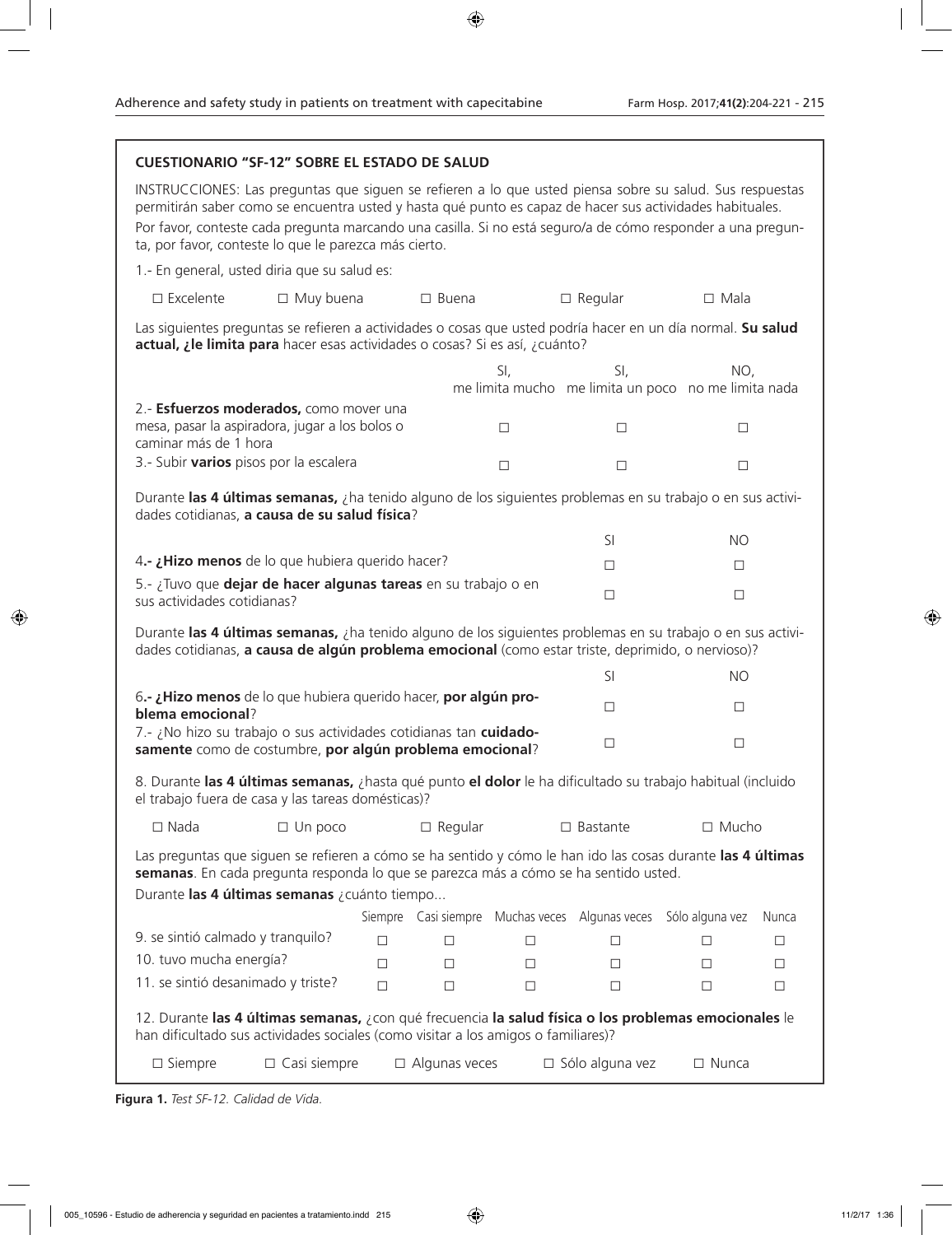### **Test Acontecimientos Adversos (AA)**

|                                | <b>DURACION</b>                     |                                          | <b>INTENSIDAD</b> |                                                  |  |                                                  |
|--------------------------------|-------------------------------------|------------------------------------------|-------------------|--------------------------------------------------|--|--------------------------------------------------|
| <b>FATIGA</b>                  | $\Box$ 0-3 días<br>$\Box$ 7-10 días | $\Box$ 4-6 días<br>$\Box$ más de 10 días | $\Box$ Bajo       | $\Box$ Moderado $\Box$ Severo $\Box$ Intolerable |  |                                                  |
| DISTRESS RESPIRATORIO*         | $\Box$ 0-3 días<br>$\Box$ 7-10 días | $\Box$ 4-6 días<br>$\Box$ más de 10 días | $\Box$ Bajo       |                                                  |  | $\Box$ Moderado $\Box$ Severo $\Box$ Intolerable |
| <b>FIEBRE</b>                  | $\Box$ 0-3 días<br>$\Box$ 7-10 días | $\Box$ 4-6 días<br>$\Box$ más de 10 días | $\Box$ Bajo       |                                                  |  | $\Box$ Moderado $\Box$ Severo $\Box$ Intolerable |
| <b>CONJUNTIVITIS</b>           | $\Box$ 0-3 días<br>$\Box$ 7-10 días | $\Box$ 4-6 días<br>$\Box$ más de 10 días | $\Box$ Bajo       | $\Box$ Moderado $\Box$ Severo                    |  | $\Box$ Intolerable                               |
| MUCOSITIS**                    | $\Box$ 0-3 días<br>$\Box$ 7-10 días | $\Box$ 4-6 días<br>$\Box$ más de 10 días | $\Box$ Bajo       | $\Box$ Moderado $\Box$ Severo                    |  | $\Box$ Intolerable                               |
| <b>NAUSEA</b>                  | $\Box$ 0-3 días<br>$\Box$ 7-10 días | $\Box$ 4-6 días<br>$\Box$ más de 10 días | $\Box$ Bajo       | $\Box$ Moderado $\Box$ Severo                    |  | □ Intolerable                                    |
| <b>VOMITO</b>                  | $\Box$ 0-3 días<br>$\Box$ 7-10 días | $\Box$ 4-6 días<br>$\Box$ más de 10 días | $\Box$ Bajo       | $\Box$ Moderado $\Box$ Severo                    |  | □ Intolerable                                    |
| <b>DIARREA</b>                 | $\Box$ 0-3 días<br>$\Box$ 7-10 días | $\Box$ 4-6 días<br>$\Box$ más de 10 días | $\Box$ Bajo       | $\Box$ Moderado $\Box$ Severo                    |  | $\Box$ Intolerable                               |
| <b>ESTREÑIMIENTO</b>           | $\Box$ 0-3 días<br>$\Box$ 7-10 días | $\Box$ 4-6 días<br>$\Box$ más de 10 días | $\Box$ Bajo       | $\Box$ Moderado $\Box$ Severo                    |  | $\Box$ Intolerable                               |
| <b>DOLOR MUSCULAR</b>          | $\Box$ 0-3 días<br>$\Box$ 7-10 días | $\Box$ 4-6 días<br>$\Box$ más de 10 días | $\Box$ Bajo       | $\Box$ Moderado $\Box$ Severo                    |  | $\Box$ Intolerable                               |
| <b>HORMIGUEO EN MANOS/PIES</b> | $\Box$ 0-3 días<br>$\Box$ 7-10 días | $\Box$ 4-6 días<br>$\Box$ más de 10 días | $\Box$ Bajo       | $\Box$ Moderado $\Box$ Severo                    |  | $\Box$ Intolerable                               |
| ALTERACIONES DE LA PIEL        | $\Box$ 0-3 días<br>$\Box$ 7-10 días | $\Box$ 4-6 días<br>$\Box$ más de 10 días | $\Box$ Bajo       | $\Box$ Moderado $\Box$ Severo                    |  | □ Intolerable                                    |
| <b>DOLOR</b>                   | $\Box$ 0-3 días<br>$\Box$ 7-10 días | $\Box$ 4-6 días<br>$\Box$ más de 10 días | $\Box$ Bajo       | $\Box$ Moderado $\Box$ Severo                    |  | □ Intolerable                                    |

\*Dificultad para respirar normalmente.

\*\*Aparición de llagas o úlceras en la boca.

### **Test de Morisky-Green**

| 1.-; Olvida alguna vez tomar los medicamentos para tratar su enfermedad? | $\Box$ SI | $\Box$ NO |
|--------------------------------------------------------------------------|-----------|-----------|
| 2.-; Toma los medicamentos a las horas indicadas?                        | $\Box$ SI | $\Box$ No |
| 3.-Cuando se encuentra bien, ¿deja de tomar la medicación?               | $\Box$ SI | $\Box$ NO |
| 4.-Si alguna vez le sienta mal, ¿deja usted de tomarla?                  | $\Box$ SI | $\Box$ No |

El paciente es considerado como cumplidor si se responde de forma correcta a las 4 preguntas (no, si, no, no).

### **Test de Haynes-Sackett**

1.-La mayoría de las personas, por una u otra razón, tiene dificultad en tomar los comprimidos, ¿tiene usted dificultad en tomar todos los suyos?  $\Box$  SI  $\Box$  NO

2.-Para los que respondan que no tienen dificultad, se insiste. ¿Los toma?

□ Todos los días □ Muchos días □ Algunos días

3.-Muchas personas tienen dificultad en seguir los tratamientos; ¿por qué no me comenta cómo le va a usted? (recoger lo que diga el paciente)

Si reconoce que tiene dificultad en alguna de las tres preguntas, se considera incumplidor (cumplidor: no,  $si =$  todos los días, no  $=$  ninguna dificultad).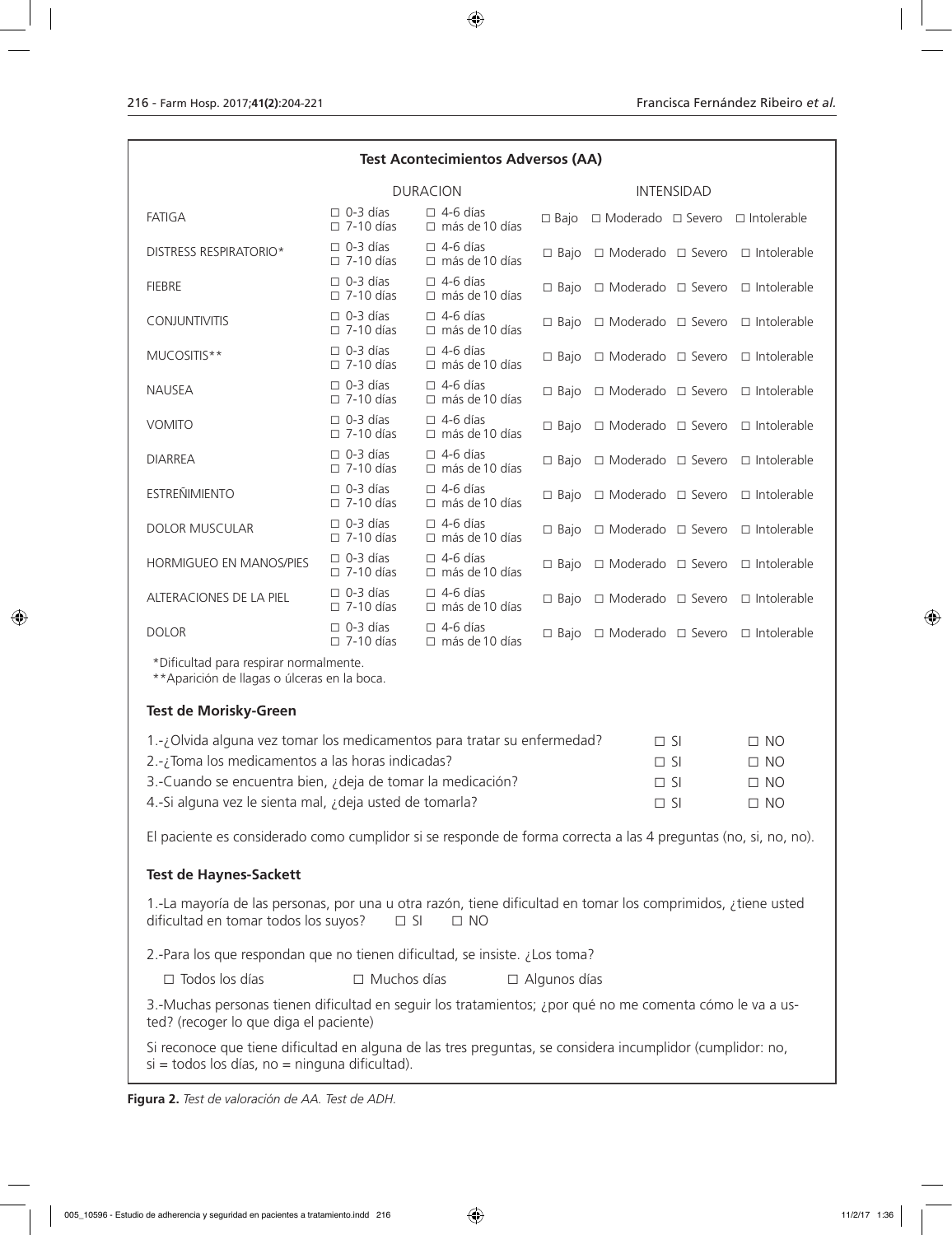risky: NO/SI/NO/NO; Sackett: NO/SI/NO), y el recuento de medicación sobrante era nulo.

En una base de datos EXCEL® se registraron los datos obtenidos, así como las intervenciones farmacéuticas realizadas. Para el procesamiento de datos los pacientes se agruparon en 2 subgrupos: inicio (n<sub>i</sub>) y continuación de tratamiento (n<sub>c</sub>).

El análisis estadístico se realizó mediante el programa SPSS® versión 15, empleando el test Chi-cuadrado y el test exacto de Fisher.

# **Resultados**

De una cohorte de 130 pacientes (n<sub>ī</sub>), se evaluaron 111 (n: 57 hombres, 54 mujeres), con media de edad 66,7 años (rango 32-87 años). Subgrupo de inicio, n<sub>i</sub>=71 y subgrupo de continuación, n<sub>c</sub>=40. Se excluyeron 19 pacientes (n<sub>E</sub>) por duración del tratamiento inferior a 3 ciclos (dispensado solo un ciclo). La distribución de pacientes en función del diagnóstico y del esquema de tratamiento se refleja en la figura 3.



**Figura 3.** *Distribución de la muestra en función del diagnóstico y esquema terapéutico (CAPIRI-BEVACIZUMAB: bevacizumab 7,5 mg/kg iv día 1 + irinotecan 250mg/m2 iv día 1 + capecitabina 850-1000mg/m2/12hx14d vo, c/21d; CAPOX-BEVACIZUMAB: bevacizumab 7,5 mg/kg iv día 1 + oxaliplatino 130mg/m2 iv D1 + capecitabina 850-1000mg/m2/12hx14d vo, c/21d; CDDP-capecitabina: cisplatino 75mg/m2 iv, día 1 + capecitabina 850-1000 mg/m2/12hx14d vo, c/21d; CAPECITABINA-LAPATINIB: capecitabina 1250mg/m2/12hx14d/21d, vo + lapatinib 1250 mg/24h, vo continuo; CAPECITABINA-RDT: capecitabina 625mg/m2/12h vo + radioterapia; ECX: epirubicina 50mg/m2 iv, día 1 + cisplatino 60mg/m2 iv, día 1 + capecitabina 626 mg/m2/12hx21d vo, c/21d; CA-POX: oxaliplatino 130mg/m2 iv día 1 + capecitabina 850-1000mg/m2/12hx14d vo, c/21d; CAPECITABINA: capecitabina 1250mg/ m2/12hx14d/21d, vo).*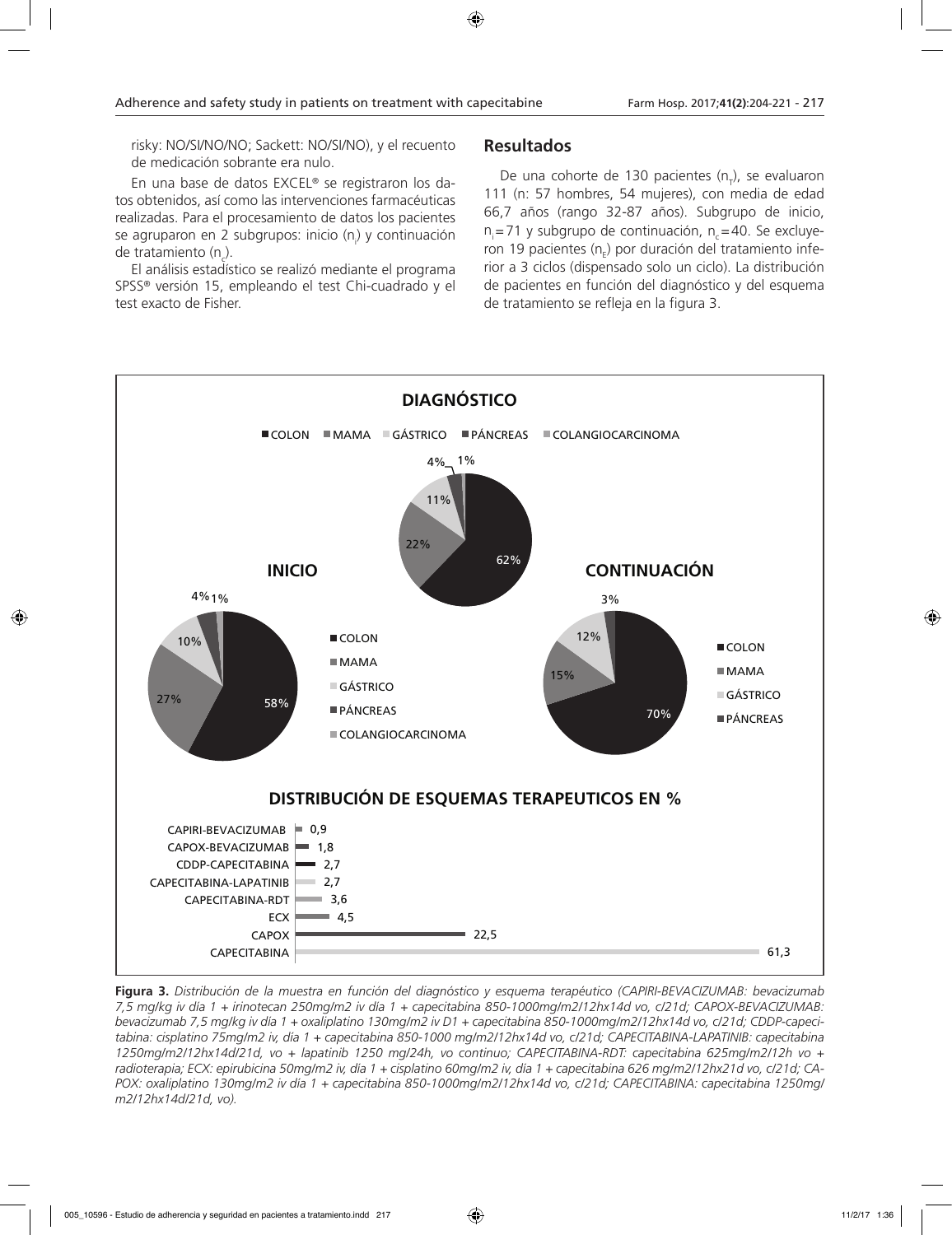#### **Nivel de adherencia**

En la V4 el porcentaje de pacientes adherentes fue del 78,4%, siendo superior en el subgrupo de inicio (n<sub>.</sub>81,7% vs n<sub>.</sub>72,5%). En la V8 solo 19 pacientes seguían en tratamiento. El porcentaje de ADH de estos pacientes fue del 89,5%, siendo superior en el subgrupo de inicio (n<sub>i</sub>91,6% vs n<sub>c</sub>85,7%) (figura 4).

Los 92 pacientes restantes no fueron evaluables en V8 por finalización del tratamiento, progresión y/o cambio en la terapéutica.

En cuanto al recuento de medicación tras ciclo, solamente en 2 pacientes hubo medicación sobrante por olvidos puntuales.

Una limitación del estudio es el reducido numero de pacientes que entregaron el test de Morisky y Sackett en la V8, y aunque el nivel de adherencia fue del 89,5% (91,6% n<sub>i</sub> vs 85,7% n<sub>c</sub>), la muestra no fue representativa respecto a la población inicial del estudio (17,11% de n=111). Necesitaríamos un estudio de mayor duración, para poder concluir que la atención farmacéutica prestada favoreció la adherencia.

### **Acontecimientos adversos (AA)**

a. *Valoración clínica del oncólogo:* revisión de historia clínica.

Los AA encontrados se ajustan a los descritos en ficha técnica<sup>10</sup>. El 33% de los pacientes presentaron toxicidad cutánea, 14% dolor abdominal, 26% astenia, 25% diarrea y toxicidad neurológica en el 25%, especialmente en aquellos con esquema CAPOX (oxaliplatino 130mg/ m2 iv día 1 + capecitabina 1000mg/m2 /12h x 14 días vo, cada 21 días) necesitando reducción o suspensión temporal del oxaliplatino.

En el subgrupo de inicio los AA de grado 1 (G1) más frecuentes (>10%) fueron: toxicidad cutánea, diarrea y neurotoxicidad; de G2 (>7%), toxicidad cutánea y astenia; y de G3 (>3%) dolor gastrointestinal. No hubo toxicidad G4.

En el subgrupo de continuación la toxicidad G1 más frecuente (>9%) fue la cutánea; G2 el dolor gastrointestinal (4,5%); G3 toxicidad cutánea y neurotoxicidad (1,8%); y neutropenia G4 (0,9%).

El nivel de ADH en V4 y V8, en pacientes con toxicidades G2/G3 se refleja en la figura 5.

Todos los AA relacionados con la capecitabina fueron reversibles y no precisaron suspensión del tratamiento.

#### b. *Valoración subjetiva del paciente*

El 74,7% de los pacientes entregaron el test de AA (figura 2) , y de ellos el 63,96% señaló algún AA en duración-intensidad (figura 6), siendo los más relevantes en duración: fatiga, hormigueo, diarrea, dolor muscular.

El nivel de ADH en V4 y V8, en pacientes que señalaron AA con duración igual o superior a 7 días e intensidad de grado "moderado" se refleja en la figura 5.



**Figura 4.** *Distribución de los % de ADH registrados en la V4 y V8, en la muestra total y en los subgrupos. Conjunción de los datos de los test de ADH y recuento de la medicación sobrante.*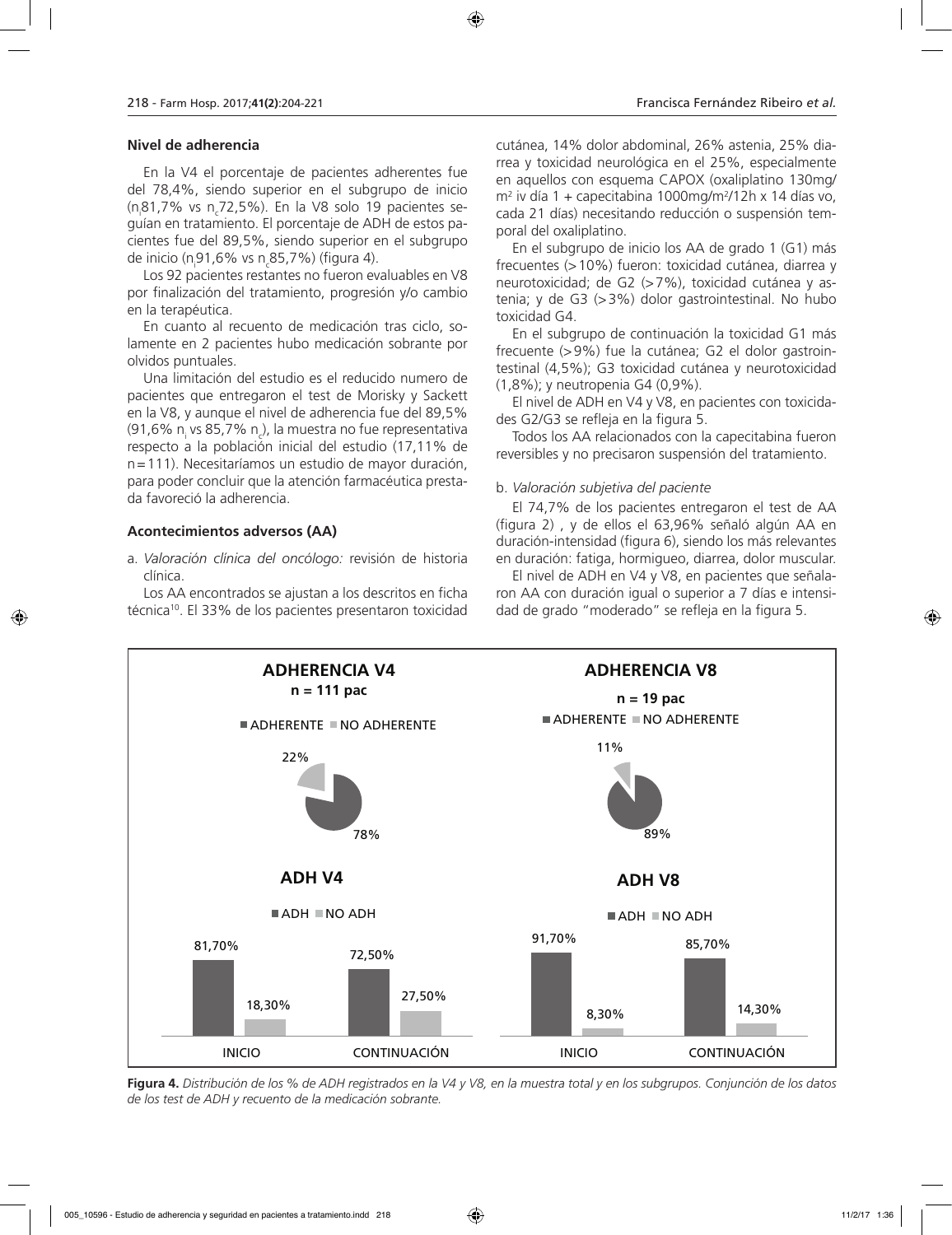

**Figura 5.** *Acontecimientos Adversos. Valoración clínica del oncólogo en la población total. Resultados de ADH vs valoración del paciente en intensidad moderada y duración > 7 días.*

### **Calidad de vida**

71 pacientes (63,96%) entregaron el test SF-12 en la V4, y 15 (13,51%) en la V8. La distribución de pacientes por ECOG15,16 y los resultados de la pregunta 1º del test SF-12 vs nivel de ADH en V4 y V8 se muestran en la figura 7.

El resultado de la *pregunta 5º*: *¿Tuvo que dejar de hacer algunas tareas en su trabajo o en sus actividades cotidianas?* En V4 el 34,30% del los pacientes del subgrupo de inicio necesitaron modificar sus actividades cotidianas vs 21,4% en el subgrupo de continuación. En la V8, el 42,90% de los pacientes del subgrupo de inicio necesitó modificar sus hábitos vs 0% en el subgrupo de continuación. La diferencia fue estadísticamente significativa, (p=0,016), aplicando el estadístico de Fisher.

# **Discusión**

Aunque en oncología se presupone una ADH cercana al 100%, los datos publicados en la bibliografía indican que es similar a otras patologías, por la complejidad de los tratamientos y la duración de los mismos<sup>1-4</sup>. En los estudios publicados sobre la adherencia a capecitabina, el rango oscila entre el 75-91%, debido entre otros, al efecto de las toxicidades sobre la actitud del paciente a la hora de tomar la medicación<sup>1-5</sup>. Además se ha observado que disminuye con el tiempo, pudiendo pasar del 99% al 64% a los 3 meses<sup>2</sup>.

Existen discrepancias sobre el porcentaje mínimo de adherencia a un tratamiento para obtener eficacia terapéutica. Para Gordis *et al.* (1969) el mínimo fue del 75%; Ebrahim *et al.* (1998) y Mayer *et al.* (2009), consideraron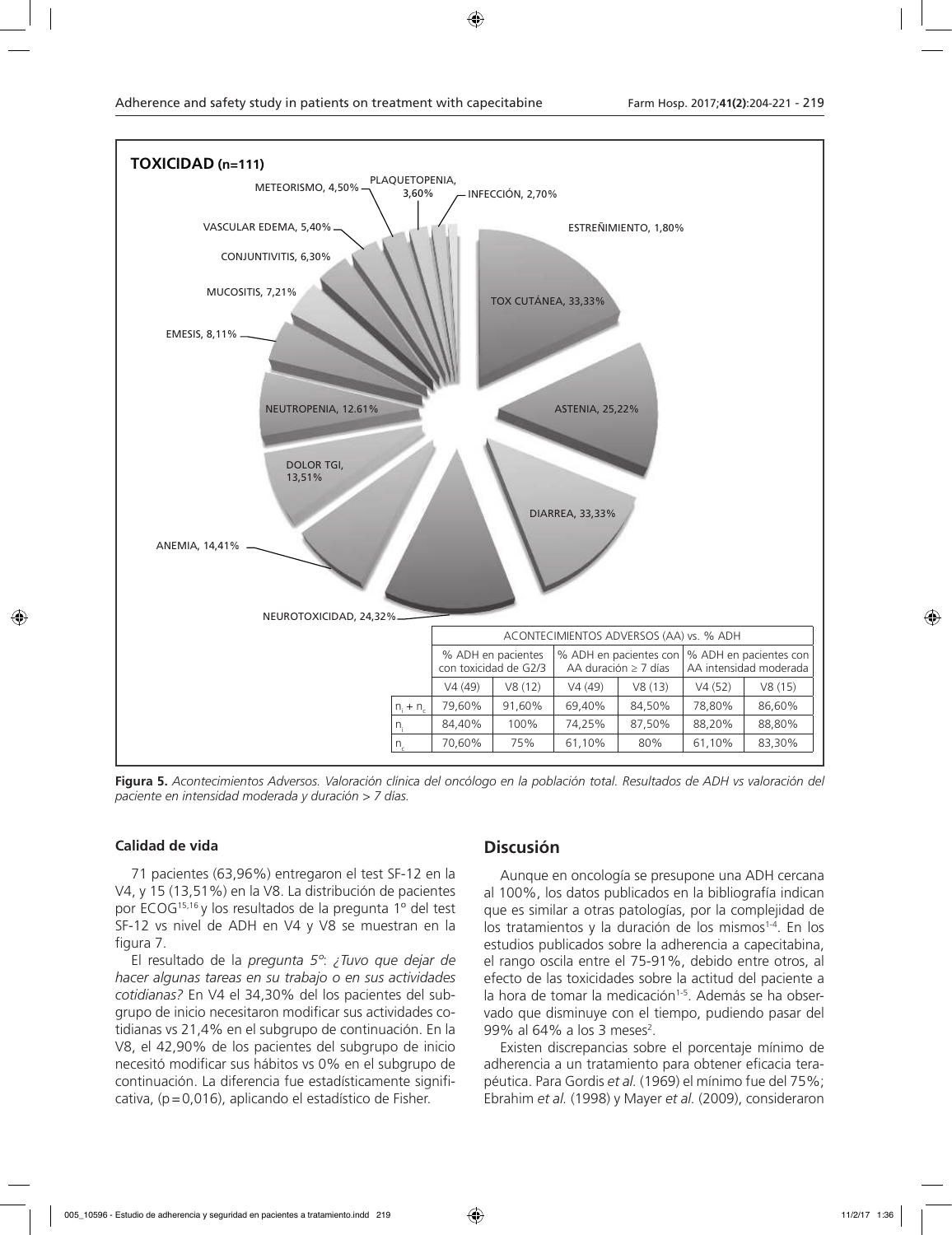

**Figura 6.** *Valoración del paciente de los AA según intensidad y duración.*



**Figura 7.** *Distribución de la población según ECOG PS. Resultados de ADH vs Test SF-12 pregunta 1 (calidad de vida).*

el 80% como "aceptable". Pero para Patterson *et al.* (2000) y Timmers *et al.* (2014), el 95% debe ser el valor mínimo de adherencia para obtener un nivel óptimo de eficacia2,4. Una adherencia baja repercute directamente en la efectividad del tratamiento, siendo un factor crítico a la hora de obtener una respuesta clínica favorable<sup>1,2,4,6</sup>.

En los estudios publicados de ADH a antineoplásicos orales las tasas de ADH variaron entre el 40-100%, considerando aceptable un 85%<sup>2</sup>.

En nuestra cohorte de pacientes el porcentaje ADH fue del 78,4%, inferior al mínimo establecido por Timmers et al.<sup>2,4</sup>, pero similar a los recogidos en otros estudios<sup>1,3,5,7</sup>, siendo superior en el subgrupo de inicio vs continuación. Esta diferencia puede deberse a que el paciente que inicia tratamiento está más motivado por el reciente diagnóstico y por la ansiedad que le produce la falta de tratamiento, mostrándose muy receptivo a la información aportada, oral y escrita.

Se considera que los regímenes de dosificación cíclica, como la capecitabina, aunque son más complejos que los de dosificación continuada requieren mayor atención por parte del paciente y la ADH es superior, sin embargo, esto no se ha visto reflejado en nuestro estudio.

Cuando el tratamiento se prolonga en el tiempo, las toxicidades, evolución de la enfermedad o modificaciones de tratamiento pueden influir negativamente en la